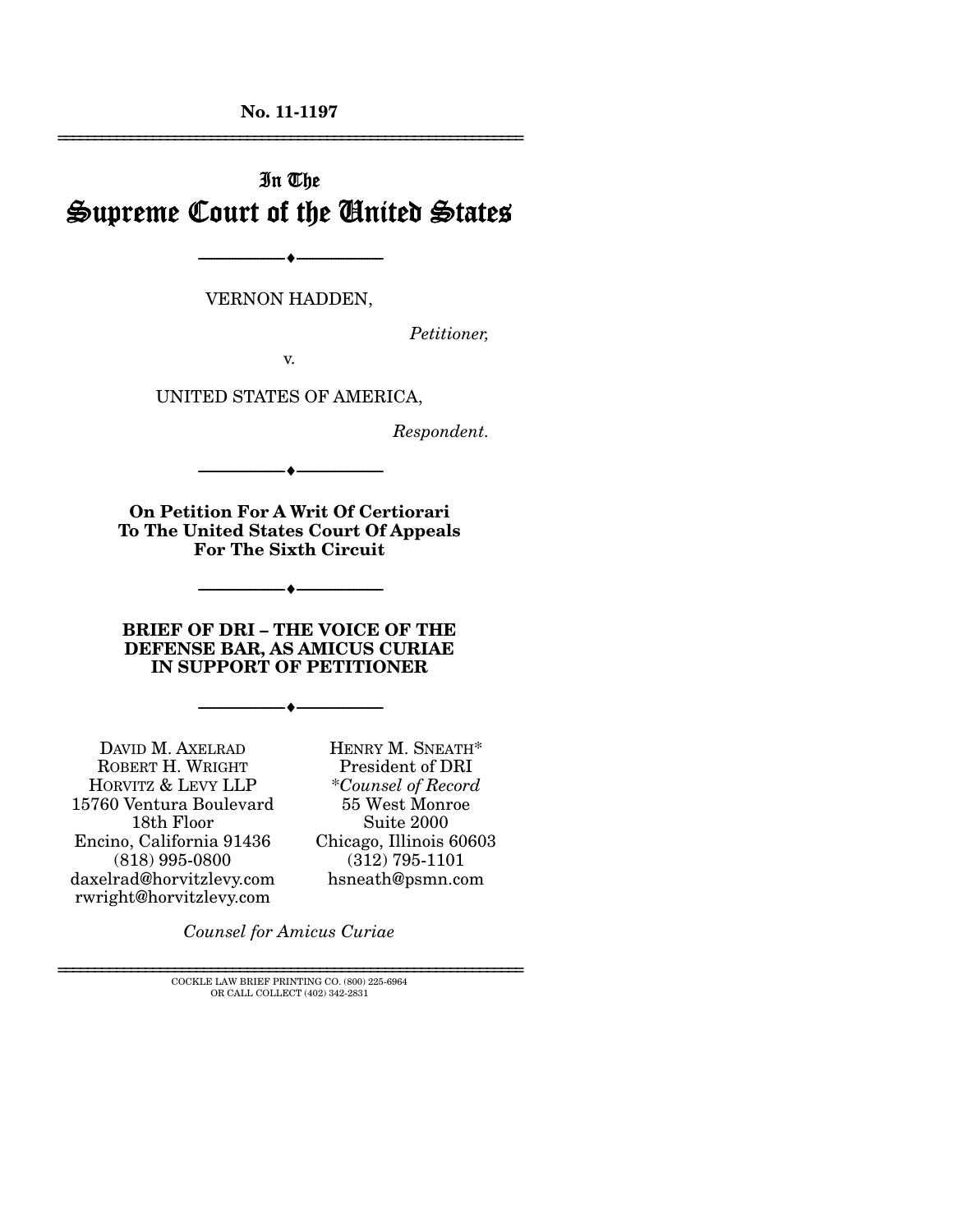## TABLE OF CONTENTS

# Page

| ii                            |             |                                                                                                                                                                                                    |    |  |
|-------------------------------|-------------|----------------------------------------------------------------------------------------------------------------------------------------------------------------------------------------------------|----|--|
| INTEREST OF AMICUS CURIAE DRI |             |                                                                                                                                                                                                    |    |  |
| SUMMARY OF THE ARGUMENT       |             |                                                                                                                                                                                                    | 3  |  |
|                               |             |                                                                                                                                                                                                    | 5  |  |
| $\mathbf{L}$                  |             | THE CONFLICT AMONG THE CIRCUITS<br>REGARDING THE GOVERNMENT'S<br>RIGHT TO FULL REIMBURSEMENT OF<br>MEDICARE PAYMENTS FROM A DIS-<br>COUNTED SETTLEMENT WILL FRUS-<br>TRATE SETTLEMENT IN COUNTLESS |    |  |
|                               |             |                                                                                                                                                                                                    | 5  |  |
|                               | $A_{\cdot}$ |                                                                                                                                                                                                    | 5  |  |
|                               | В.          | The conflict is impeding settlement                                                                                                                                                                | 8  |  |
| II.                           | THE         | SIXTH CIRCUIT'S CONSTRUC-<br>TION OF THE MEDICARE SECONDARY<br>PAYER ACT UNDERMINES IMPORTANT<br>POLICIES FAVORING SETTLEMENT                                                                      | 11 |  |
|                               | А.          | The opinion will chill settlement in cases<br>brought by Medicare beneficiaries                                                                                                                    | 11 |  |
|                               | В.          | The opinion will increase litigation costs<br>and harm the government's efforts to<br>obtain reimbursement of Medicare pay-                                                                        | 15 |  |
|                               |             |                                                                                                                                                                                                    | 18 |  |
|                               |             |                                                                                                                                                                                                    |    |  |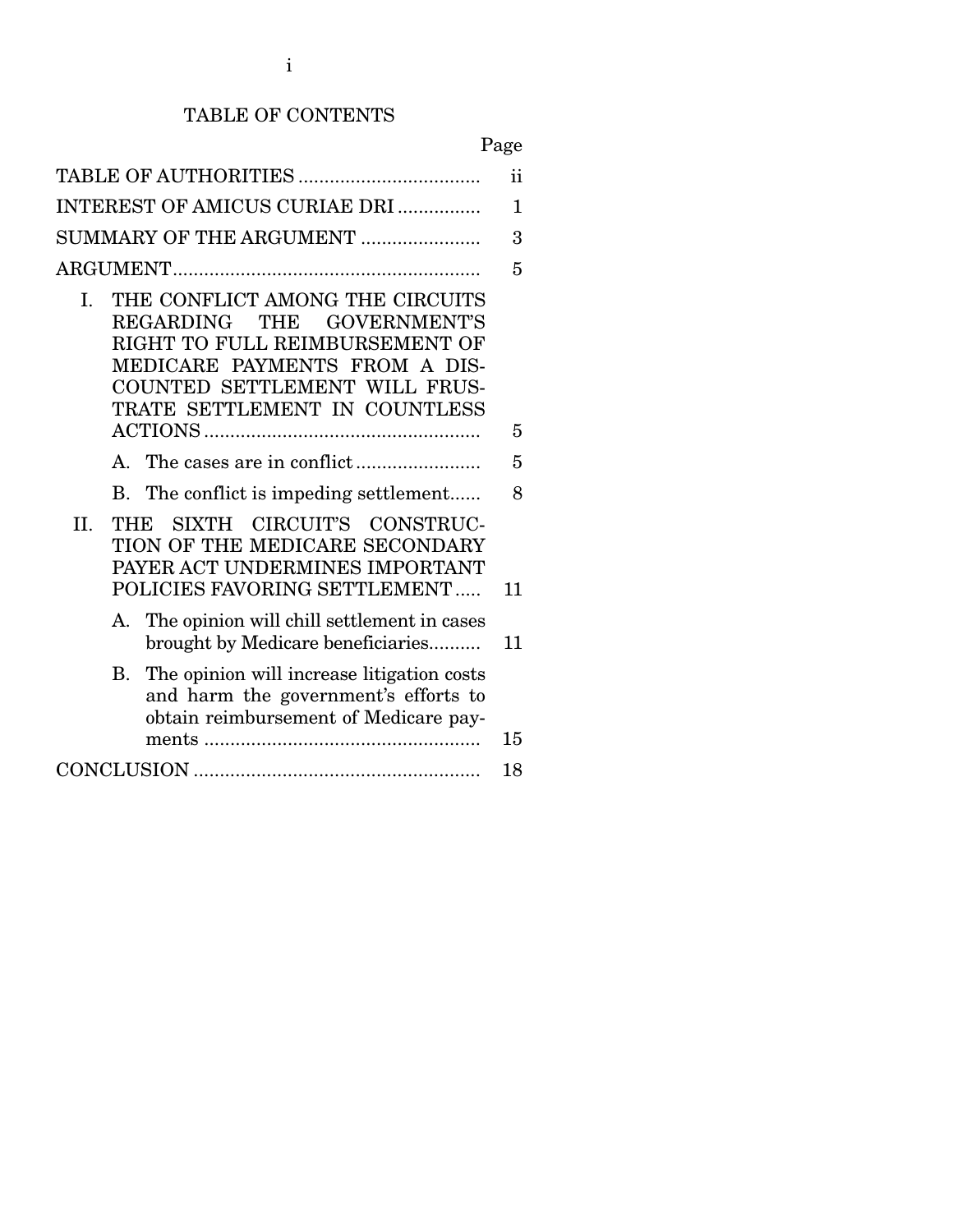# TABLE OF AUTHORITIES

Page

## CASES

| Arkansas Department of Health & Human<br>Services v. Ahlborn, 547 U.S. 268 (2006) 6, 7, 8 |
|-------------------------------------------------------------------------------------------|
| Bradley v. Sebelius, 621 F.3d 1330 (11th Cir.                                             |
| Capelouto v. Kaiser Found. Hosps., 500 P.2d                                               |
| Cochran v. U.S. Health Care Fin. Admin., 291                                              |
| D.R. by M.R. v. E. Brunswick Bd. of Educ., 109                                            |
| Ehrheart v. Verizon Wireless, 609 F.3d 590 (3d                                            |
| Estate of Washington by Washington v. U.S.<br>Secretary of Health & Human Servs., 53 F.3d |
| In re Zyprexa Prods. Liab. Litig., 451<br>F. Supp. 2d 458 (E.D.N.Y. 2006)14, 17           |
| McDermott, Inc. v. AmClyde, 511 U.S. 202                                                  |
| Plaintiffs v. City of Seattle, 955 F.2d 1268 (9th                                         |
| Thompson v. Goetzmann, 337 F.3d 489 (5th Cir.                                             |
| United States v. Baxter Int'l, Inc., 345 F.3d 866                                         |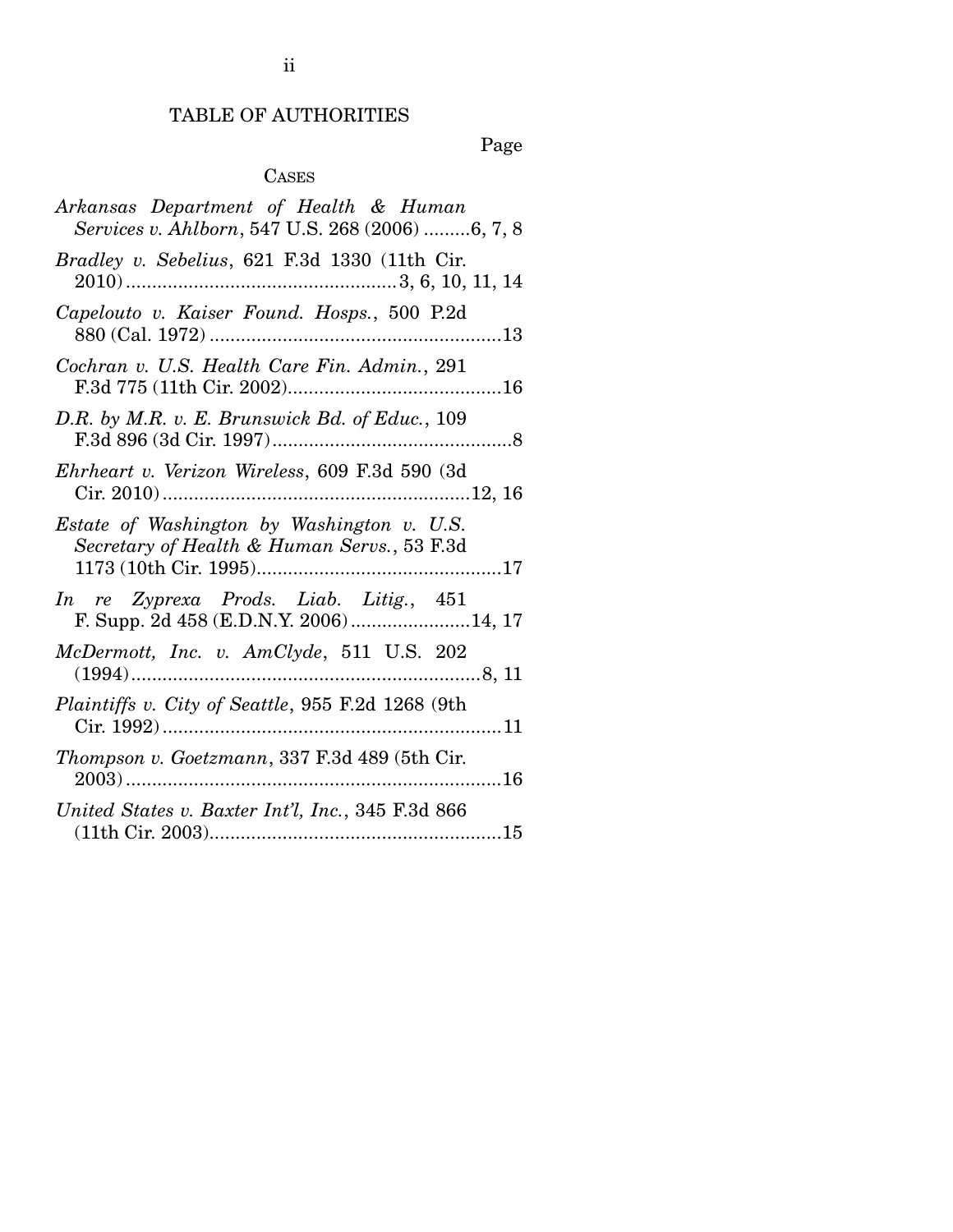### TABLE OF AUTHORITIES – Continued

|                                                         | Page |
|---------------------------------------------------------|------|
| <i>Zinman v. Shalala, 67 F.3d 841 (9th Cir. 1995)15</i> |      |
| Zurich Am. Ins. Co. v. Watts Indus., Inc., 417          |      |
|                                                         |      |

### **STATUTES**

#### RULES

## Supreme Court Rules

### **REGULATIONS**

42 C.F.R. § 411.37(a)(1) (2011) ............................... 5, 17

### **MISCELLANEOUS**

2011 Annual Report of the Boards of Trustees of the Federal Hospital Insurance and Federal Supplementary Medical Insurance Trust Funds (2011), *available at* http://www.cms. gov/reportsTrustFunds/downloads/tr2011.pdf ......... 8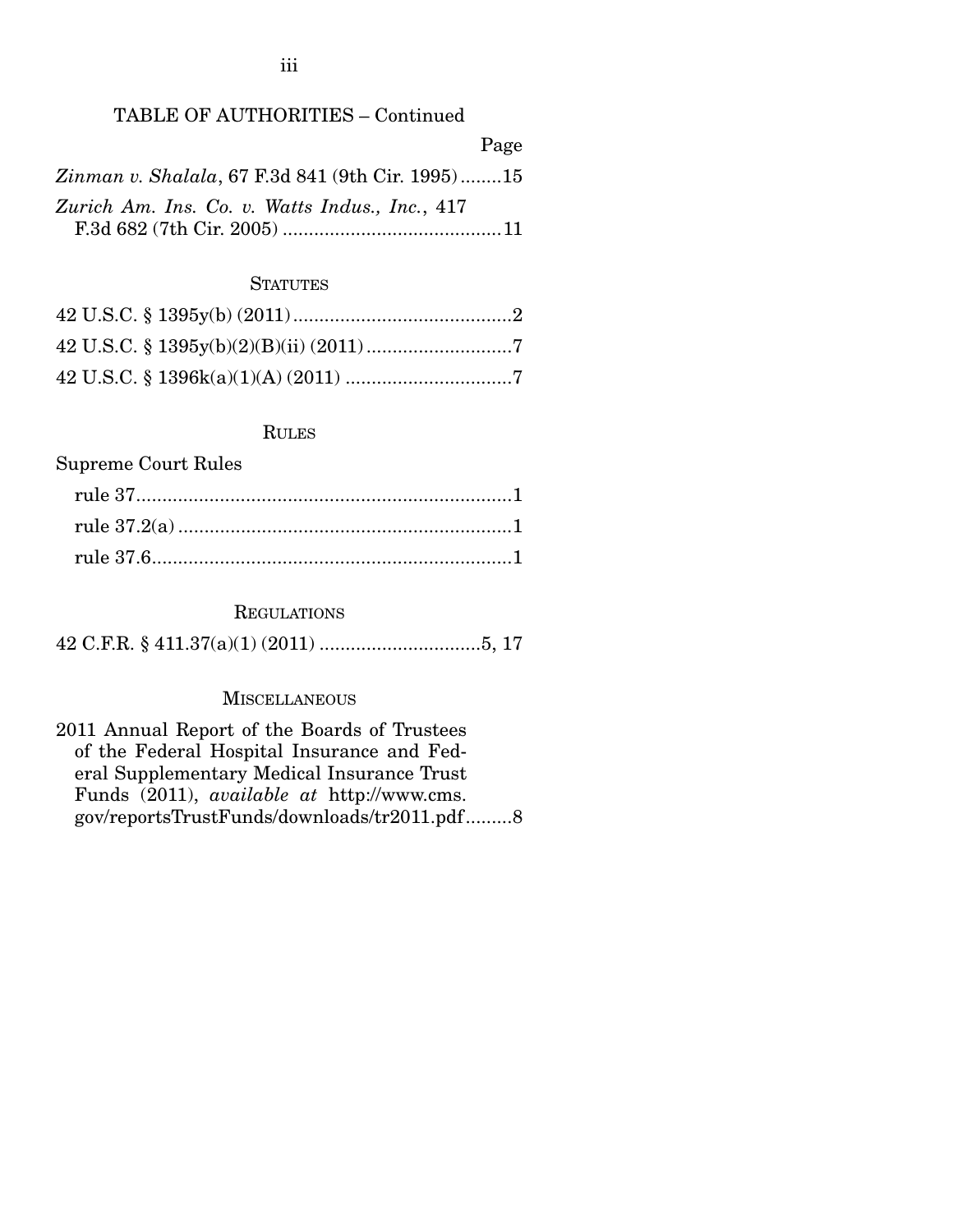# TABLE OF AUTHORITIES – Continued

Page

| Bureau of Justice Statistics, Special Report:<br>Civil Bench and Jury Trials in State Courts,<br>2005 (Revised 2009), <i>available at http://bjs.</i><br>ojp.usdoj.gov/content/pub/pdf/cbjtsc05.pdf10 |
|-------------------------------------------------------------------------------------------------------------------------------------------------------------------------------------------------------|
| Centers for Medicare and Medicaid Servs.,<br>Medicare Secondary Payer Manual, CMS                                                                                                                     |
| Christopher C. Yearout, Big Brother Is Not Just<br>Watching, He's Suing: Medicare's Secondary<br>Payer Statute Evolves in Aggressive Pursuit<br>of Fiscal Integrity, 41 Cumb. L. Rev. 117             |
| Hon. William G. Young, Vanishing Trials,<br>Vanishing Juries, Vanishing Constitution, 40                                                                                                              |
| Hon. Zerne P. Haning et al., California Practice<br>Guide: Personal Injury ¶¶ 3:66, 3:83 (Rutter                                                                                                      |
| HHS: What We Do, U.S. Department of Health<br>& Human Services, http://www.hhs.gov/about/                                                                                                             |
| Matthew L. Garretson, What Does the Ahlborn<br>Decision Really Mean?, Cincinnati Law Li-<br>brary News, Feb. 2007, available at http://<br>www.hamilton-co.org/cinlawlib/newsletters/2007/            |

iv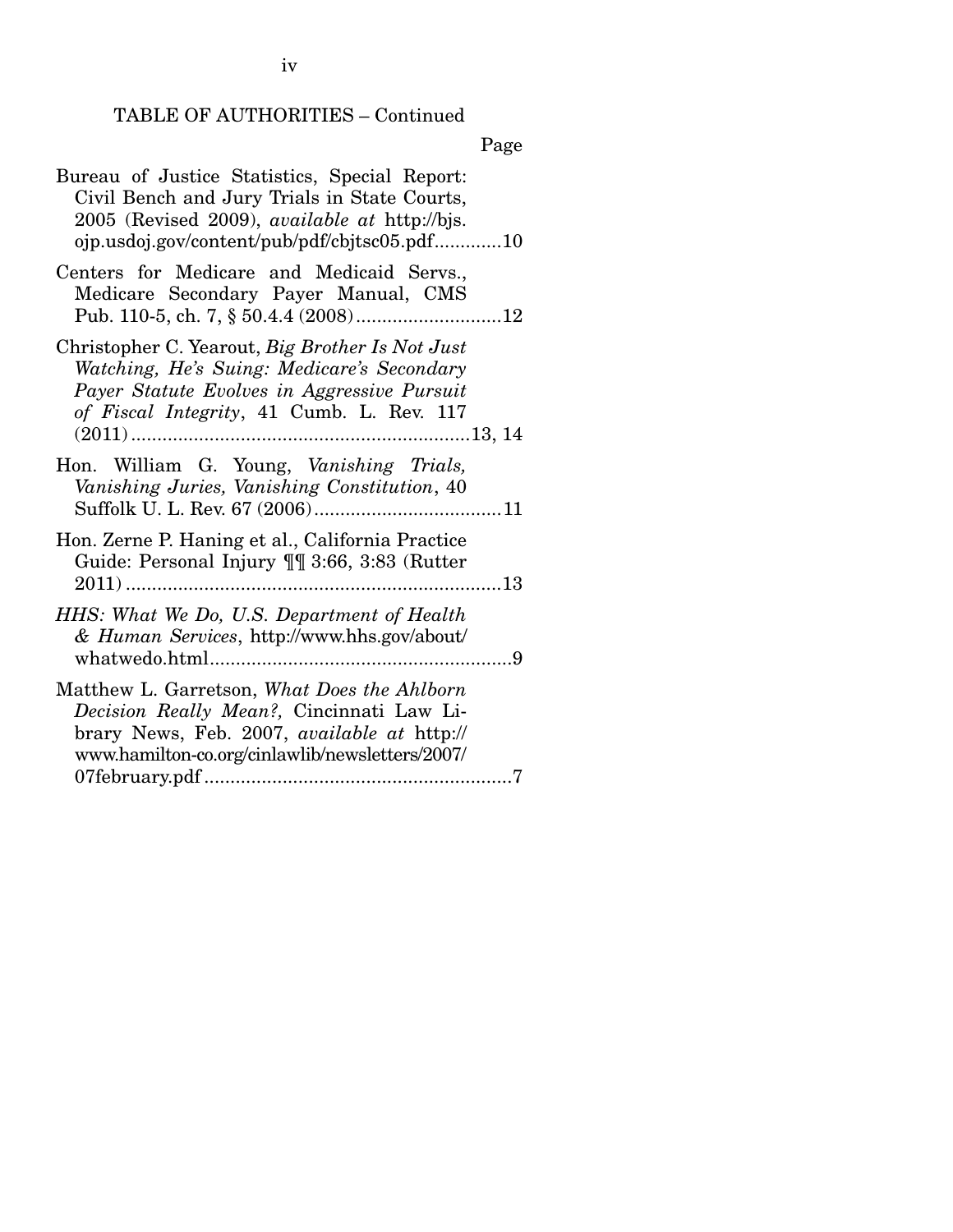## TABLE OF AUTHORITIES – Continued

Page

| Nicole Miklos, Giving an Inch, Then Taking A<br>Mile: How the Government's Unrestricted<br>Recovery of Conditional Medicare Payments<br>Destroys Plaintiffs' Chances at Compensation<br>Through the Tort System, 84 St. John's L.                                                                                                                                                                                                    |
|--------------------------------------------------------------------------------------------------------------------------------------------------------------------------------------------------------------------------------------------------------------------------------------------------------------------------------------------------------------------------------------------------------------------------------------|
| Norma S. Schmidt, The King Kong Contingent:<br>Should the Medicare Secondary Payer Stat-<br>ute Reach to Future Medical Expenses in Per-<br>sonal Injury Settlements?, 68 U. Pitt. L. Rev.                                                                                                                                                                                                                                           |
| Protecting Medicare with Improvements to the<br>Secondary Payment Regime Before the H.<br>Comm. on Energy and Commerce, S. Comm.<br>on Oversight & Inv., 112th Cong. $(2011)$<br>(statement of Deborah Taylor, Chief Finan-<br>cial Officer and Director, Office of Financial<br>Management Centers for Medicare & Medi-<br>caid Services), <i>available at</i> http://republicans.<br>energycommerce.house.gov/Media/file/hearings/ |
| Rick Swedloff, Can't Settle, Can't Sue: How<br>Congress Stole Tort Remedies From Medicare<br>Beneficiaries, 41 Akron L. Rev. 557 (2008)14, 15                                                                                                                                                                                                                                                                                        |
| William L. Winslow, The Uncertain Future of<br>Medicare Set-Asides, 44 - Mar. Trial 56                                                                                                                                                                                                                                                                                                                                               |

(2008) ......................................................................... 7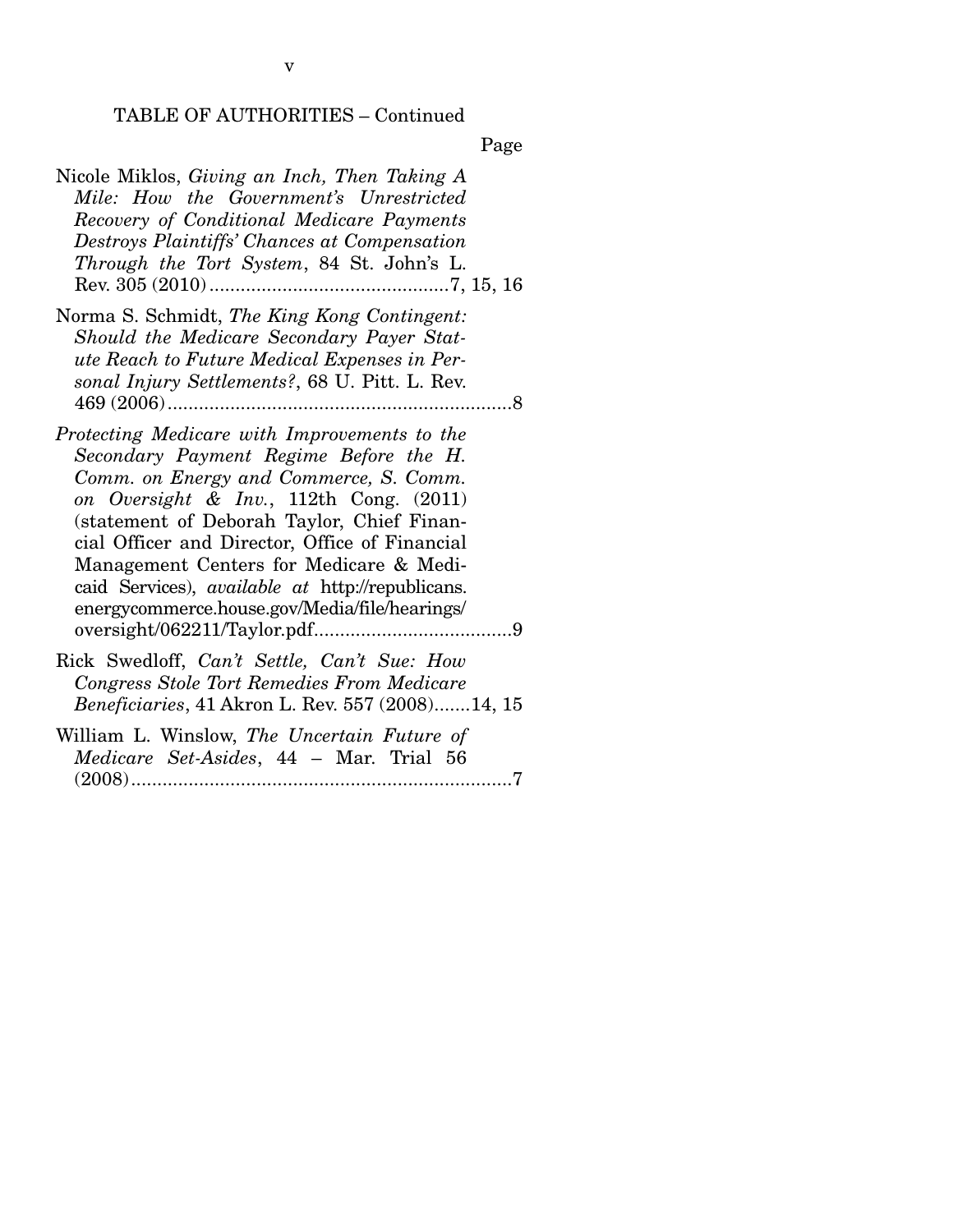### **INTEREST OF AMICUS CURIAE DRI**<sup>1</sup>

 Amicus curiae DRI – the Voice of the Defense Bar is an international organization that includes more than 22,000 attorneys defending businesses and individuals in civil litigation. DRI is committed to enhancing the skills, effectiveness, and professionalism of defense attorneys. To this end, DRI seeks to address issues important to defense attorneys, to promote the role of the defense lawyer, and to improve the civil justice system. DRI has long been a voice in the ongoing effort to make the civil justice system more fair, efficient, and – where national issues are involved – consistent.

 To promote these objectives, DRI participates as amicus curiae in cases raising issues of importance to its members, their clients, and the judicial system. This is just such a case because the Sixth Circuit's opinion will frustrate the ability of litigants to settle cases involving Medicare-covered injuries.

<sup>1</sup> Pursuant to Supreme Court Rule 37.6, amicus curiae states that no counsel for a party authored this brief in whole or in part and that no person or entity, other than amicus curiae, its members, and its counsel, made a monetary contribution to the preparation or submission of this brief. Pursuant to rule 37.2(a), amicus curiae states that it timely notified counsel of record for petitioner and respondent of its intention to file an amicus brief under rule 37. Counsel of record for petitioner and respondent have consented in writing to the filing of this amicus brief.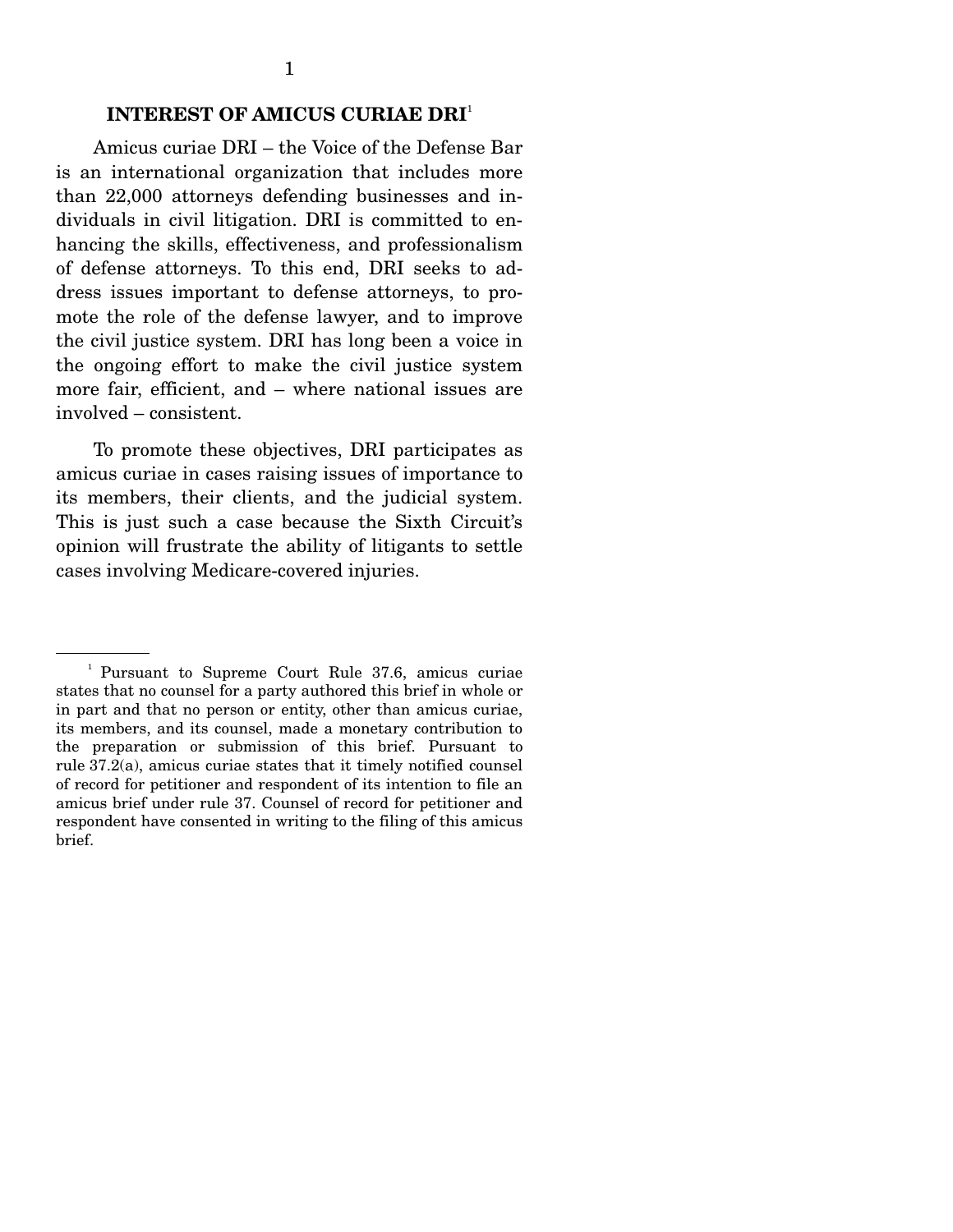The Sixth Circuit's opinion creates a conflict among the circuits on the issue of whether, under the Medicare Secondary Payer Act, 42 U.S.C. § 1395y(b) (2011), the government is entitled to full reimbursement of its Medicare payments when a beneficiary compromises a tort claim and recovers a reduced amount for medical expenses, or whether the government (like its beneficiary) is entitled to only a proportionate recovery from the settlement. Without certainty on this issue, litigants cannot meaningfully evaluate settlement offers in cases brought by Medicare beneficiaries.

 The Sixth Circuit's opinion also discourages Medicare beneficiaries from accepting reasonable settlement offers. Under the court of appeals' opinion, the government can obtain full reimbursement of its Medicare payments (less procurement costs) from a settlement even though the beneficiary has obtained only a discounted recovery of her damages. Yet the government does not seek full reimbursement of its Medicare payments if the beneficiary receives a comparably discounted recovery after a decision on the merits. As a result, Medicare beneficiaries within the Sixth Circuit will have no choice but to reject reasonable settlement offers and take their claims to trial to avoid overreaching government reimbursement claims.

--------------------------------- ---------------------------------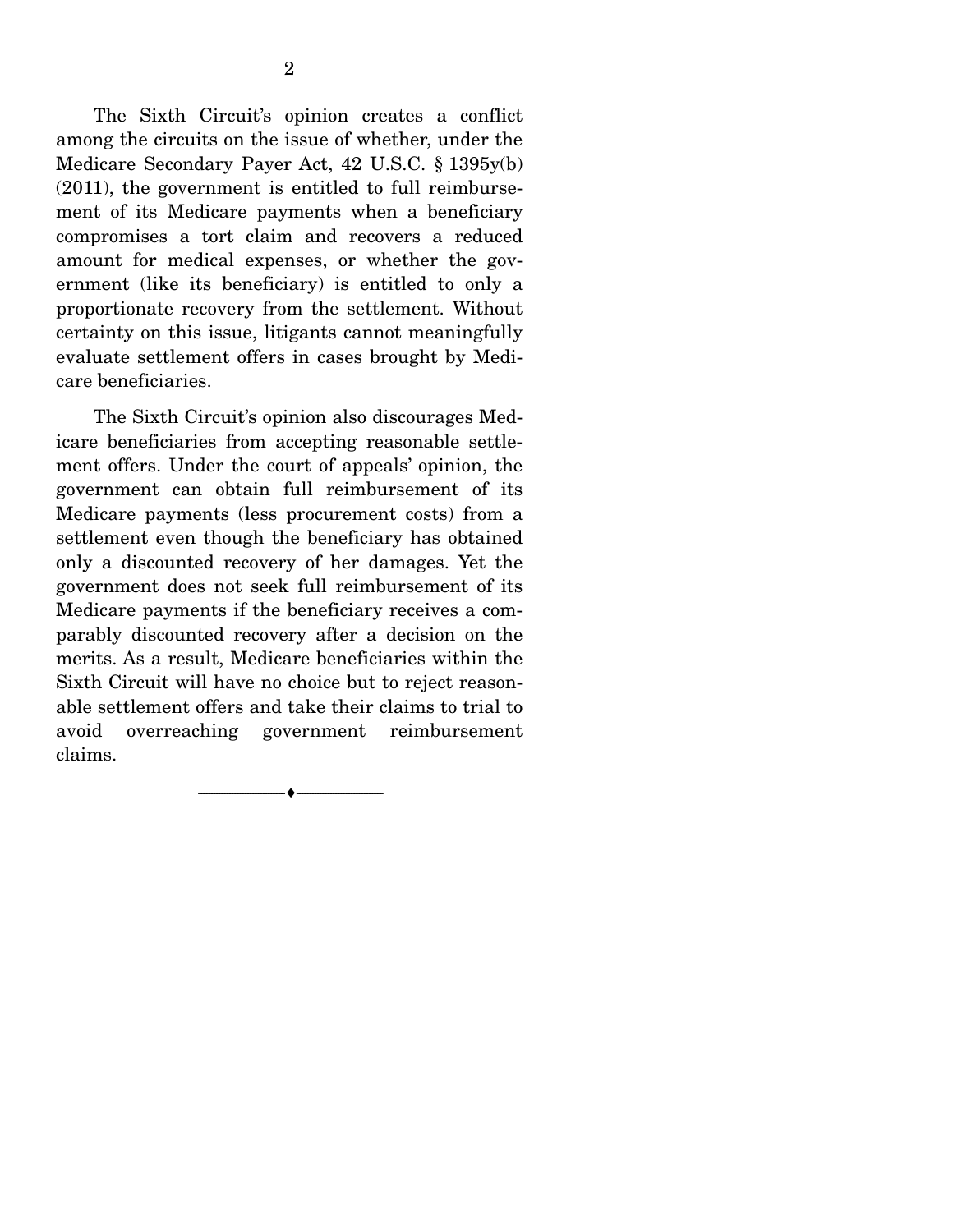The Sixth Circuit held that under the Medicare Secondary Payer Act the government can recover all of its Medicare payments from a discounted settlement even though the beneficiary is entitled under the settlement to only a partial, proportionate recovery of medical expenses. On this issue, the Sixth Circuit's opinion conflicts with the opinion of the Eleventh Circuit in *Bradley v. Sebelius*, 621 F.3d 1330 (11th Cir. 2010). As petitioner has shown, the Sixth Circuit majority misconstrues the Act. DRI fully supports petitioner's arguments, and will not reiterate those arguments here. Instead, DRI submits this brief to emphasize the danger that the Sixth Circuit's opinion will frustrate settlements in cases involving Medicare beneficiaries even when both defendants and plaintiffs agree that settlement is appropriate. By doing so, the opinion will diminish the government's reimbursement of Medicare payments.

 The conflict between the Sixth and Eleventh Circuits creates uncertainty impacting hundreds of thousands of settlements annually. Medicare covers about 15% of all Americans. Each year hundreds of thousands of new cases are filed involving claims for Medicare-covered injuries (413,000 new cases were reported to the Centers for Medicare & Medicaid Services in 2010 alone). Litigants attempting to settle any of these cases must now confront uncertainty regarding the government's reimbursement rights – uncertainty created by the conflict between the Sixth and Eleventh Circuit opinions.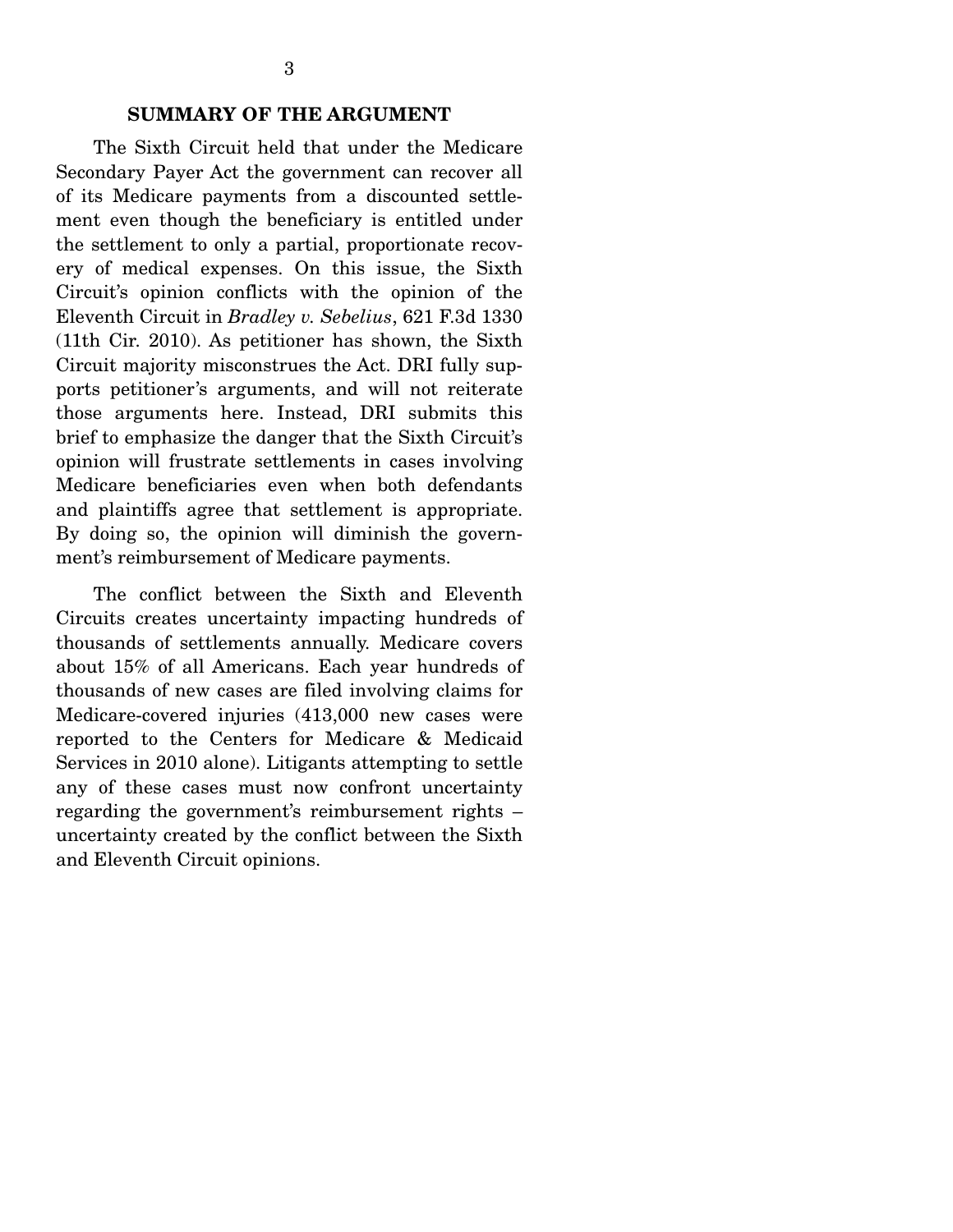Even putting this conflict aside, the Sixth Circuit's opinion discourages Medicare beneficiaries from accepting otherwise reasonable settlement offers. The opinion does so because it allows the government to seek full reimbursement of its Medicare payments from the beneficiary's discounted recovery following a settlement, although the government could not do so following a decision on the merits. Thus, after a settlement that realizes for the beneficiary only a partial, proportionate recovery of medical expenses incurred, the government can seize amounts expressly paid to the beneficiary for her lost earnings, pain and suffering, and other non-medical damages, and use them to make up the difference and reimburse the government for the full amount of its Medicare payments.

 A beneficiary can protect against such overreaching reimbursement claims only by refusing to settle and instead proceeding to trial. Yet compelling beneficiaries to reject reasonable settlement offers will unnecessarily increase litigation costs and undermine the strong public interest favoring the expeditious and efficient resolution of appropriate cases through settlement. Thus, even when both defendants and plaintiffs prefer to compromise their disputes, the Sixth Circuit's opinion will deter settlement in cases involving Medicare-covered injuries. Further, the increased litigation costs from these unnecessary trials will reduce the amounts received by Medicare because the government's share of such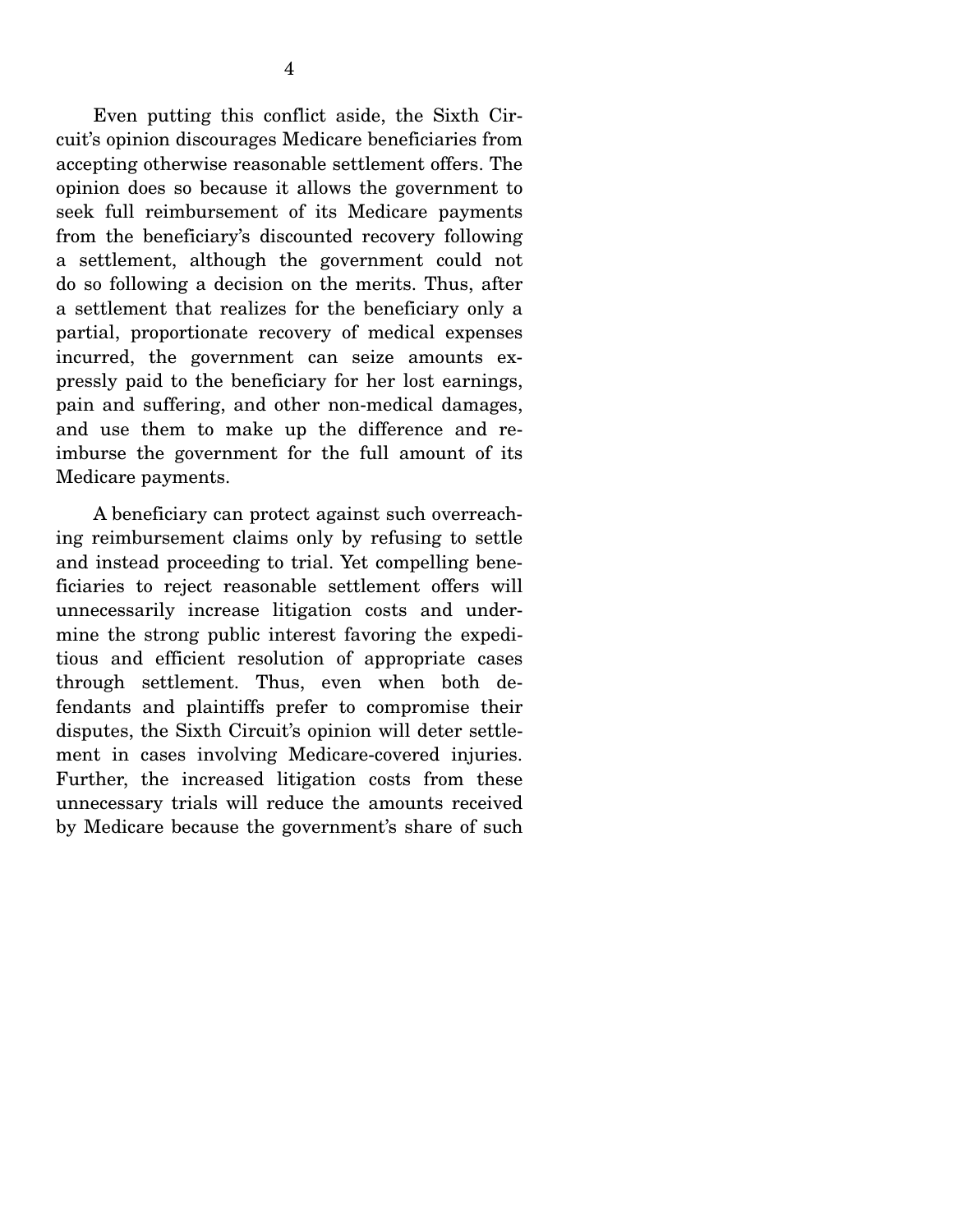costs is deducted before reimbursement of its Medicare payments.

--------------------------------- ---------------------------------

### **ARGUMENT**

**I. THE CONFLICT AMONG THE CIRCUITS REGARDING THE GOVERNMENT'S RIGHT TO FULL REIMBURSEMENT OF MEDI-CARE PAYMENTS FROM A DISCOUNTED SETTLEMENT WILL FRUSTRATE SET-TLEMENT IN COUNTLESS ACTIONS.** 

### **A. The cases are in conflict.**

 The Medicare beneficiary in this case brought suit against one of two motorists whose actions allegedly caused his injuries (the other motorist could not be identified). The beneficiary alleged damages including medical expenses and pain and suffering. Pet. App. 2a, 3a. The beneficiary settled his claims against the identifiable motorist for only 10% of his claimed damages. Pet. App. 2a-3a. The Sixth Circuit nonetheless construed the Medicare Secondary Payer Act to allow the government to recover the full amount of its Medicare payments (less procurement costs) from the discounted settlement. Pet. App. 6a- $7a.<sup>2</sup>$ 

<sup>&</sup>lt;sup>2</sup> The government generally "reduces its recovery to take account of the cost of procuring the judgment or settlement." 42 C.F.R. § 411.37(a)(1) (2011).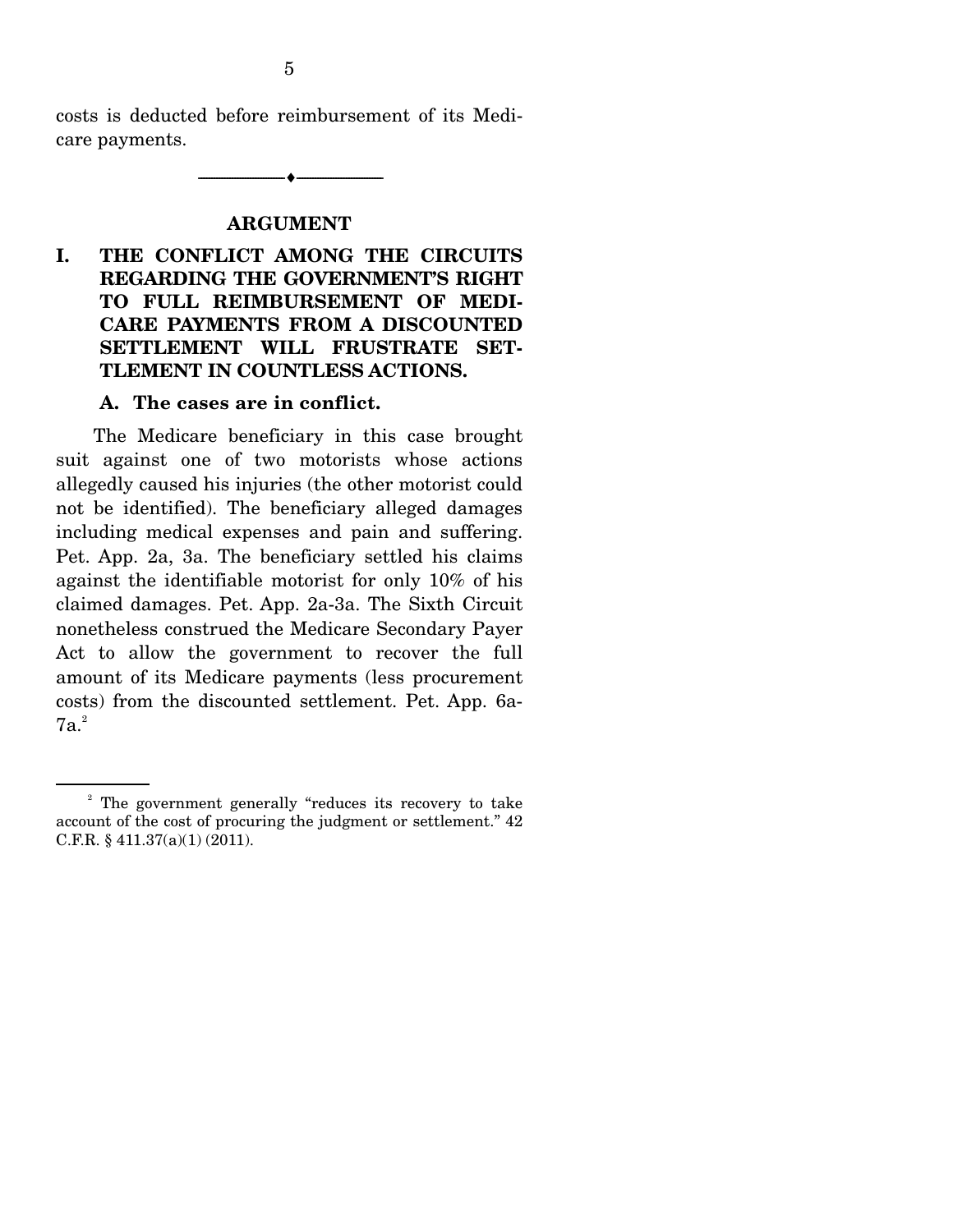The Sixth Circuit's opinion conflicts with the Eleventh Circuit's opinion in *Bradley*, 621 F.3d 1330. In that case, a Medicare beneficiary died, allegedly as a result of a nursing home's neglect. The beneficiary's estate and survivors brought a wrongful death claim against the nursing home. *Id.* at 1332. The claim was settled for the amount of the nursing home's liability insurance policy limits, and a Florida probate court found the claim had been settled at a significant discount. *Id.* at 1332-34. But unlike the Sixth Circuit, the Eleventh Circuit held the government could not recover the full amount of its Medicare payments from the discounted settlement. *Id.* at 1339. Instead, the government could recover only the same fraction of its Medicare payments as the plaintiffs recovered of their total claimed damages. *Id.* at 1333-34, 1340.

 In *Arkansas Department of Health & Human Services v. Ahlborn*, 547 U.S. 268 (2006), this Court considered an analogous issue under the Medicaid statute. The Court held the Medicaid statute precluded a state from recovering all of its Medicaid payments from a discounted settlement. In doing so, this Court emphasized that "[t]he text of the federal third-party liability provisions . . . focuses on *recovery of payments for medical care*." *Id.* at 280 (emphasis added). As a result, the state could not "lay claim to more than the portion of [the Medicaid beneficiary]'s settlement that represents medical expenses." *Id.*

 The Sixth Circuit distinguished *Ahlborn* on the ground it involved a different statute and "did not divine principles of universal application." Pet. App.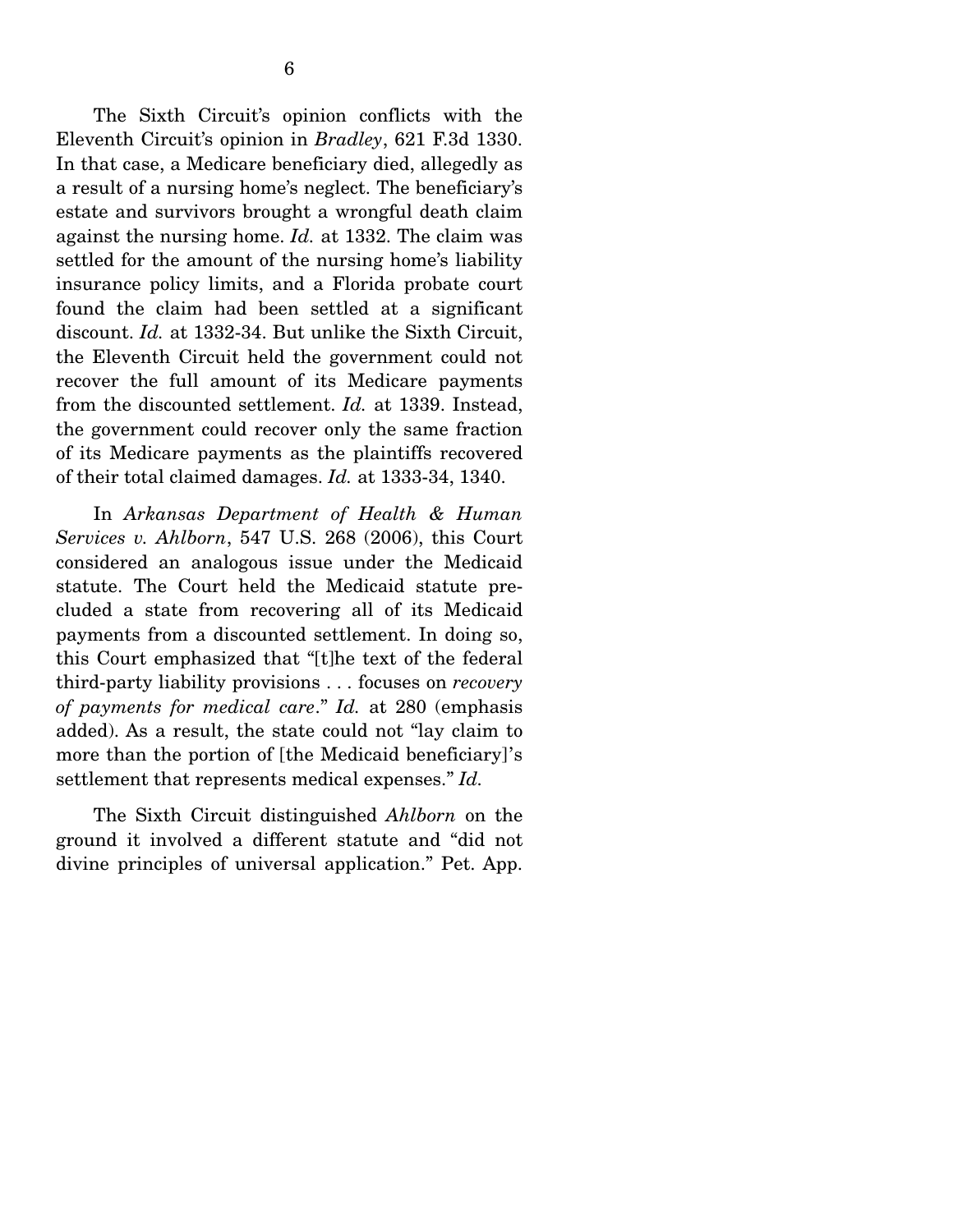9a. But the Medicaid and Medicare statutes are not fundamentally different. As this Court explained in *Ahlborn*, the Medicaid statute provides that recipients must "'assign the State any rights ... to payment for medical care from any third party,' 42 U.S.C.  $§$  1396k(a)(1)(A), not rights to payment for, for example, lost wages." *Ahlborn*, 547 U.S. at 280. Likewise, the Medicare statute provides that a liability insurer or tortfeasor must reimburse the government "with respect to an item or service" provided by Medicare. 42 U.S.C. § 1395y(b)(2)(B)(ii) (2011). Reimbursement under Medicare – as under Medicaid – is thus limited to payment for medical care, not payment for lost wages or other claims.

 Even before the Sixth Circuit's opinion, numerous commentators debated the application of *Ahlborn* to Medicare. *See, e.g.,* Nicole Miklos, *Giving an Inch, Then Taking A Mile: How the Government's Unrestricted Recovery of Conditional Medicare Payments Destroys Plaintiffs' Chances at Compensation Through the Tort System*, 84 St. John's L. Rev. 305, 315 (2010) ("It is unclear whether *Ahlborn* will also govern Medicare reimbursement rights."); William L. Winslow, *The Uncertain Future of Medicare Set-Asides*, 44 – Mar. Trial 56, 60 (2008) ("Because *Ahlborn* involved Medicaid, its application to Medicare expenditures is unclear."); Matthew L. Garretson, *What Does the Ahlborn Decision Really Mean?*, Cincinnati Law Library News, Feb. 2007 at 1, 4, *available at* http://www. hamilton-co.org/cinlawlib/newsletters/2007/07february. pdf ("Arguments both for and against *Ahlborn* controlling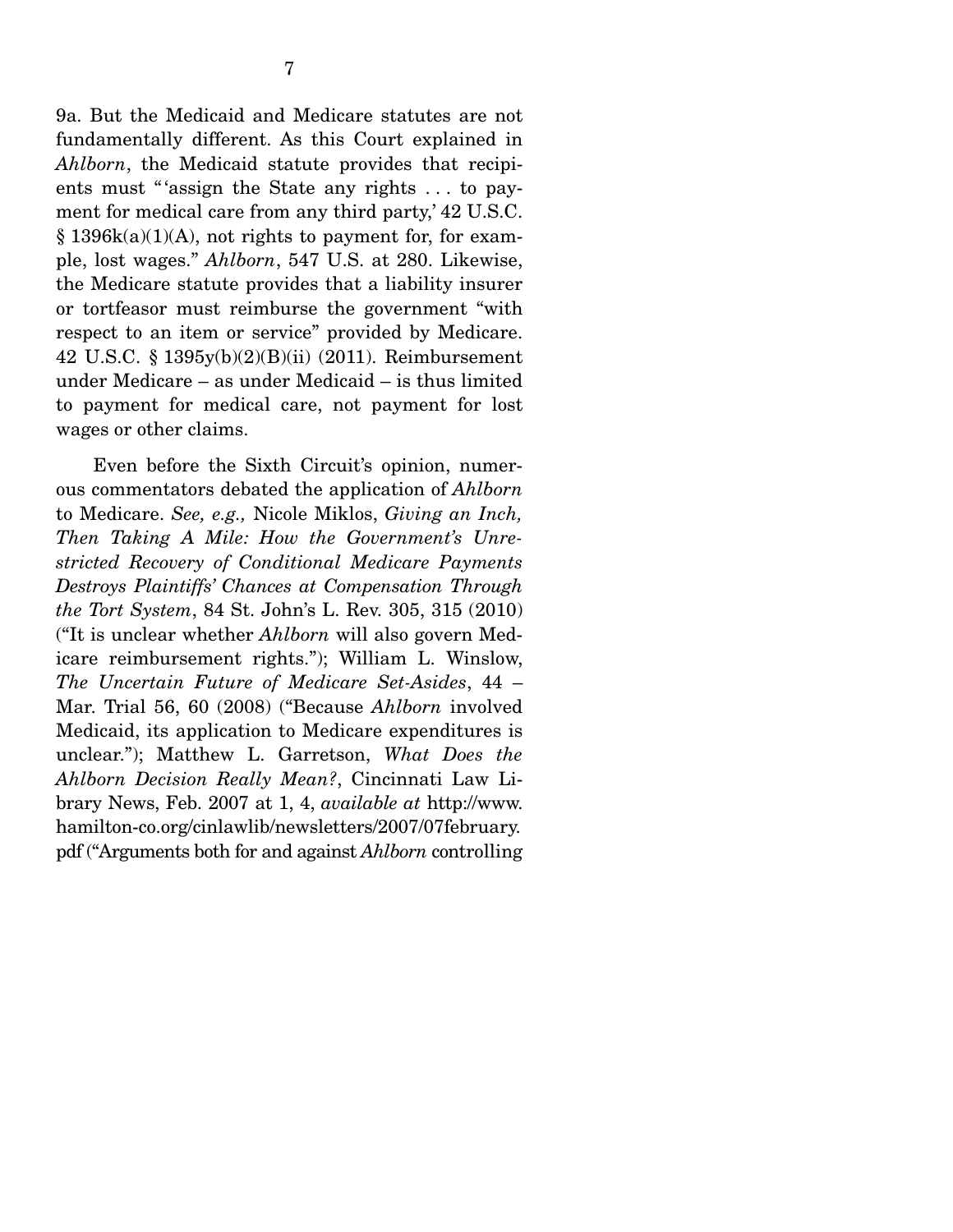similar cases involving Medicare reimbursement can be advanced."); Norma S. Schmidt, *The King Kong Contingent: Should the Medicare Secondary Payer Statute Reach to Future Medical Expenses in Personal Injury Settlements?*, 68 U. Pitt. L. Rev. 469, 484 (2006) ("While *Ahlborn* deals specifically with the state Medicaid liens, many of . . . [the] arguments [in that case] also apply to Medicare liens under the MSP statute."). The Sixth Circuit's narrow reading of *Ahlborn* only heightens this uncertainty.

#### **B. The conflict is impeding settlement.**

 Until resolved, the uncertainty regarding the government's right to full reimbursement from a discounted settlement will impact settlements in hundreds of thousands of cases annually involving Medicare beneficiaries.

 Parties ordinarily enter into settlements to achieve certainty and finally resolve their disputes. *See McDermott, Inc. v. AmClyde*, 511 U.S. 202, 215 (1994) (Parties settle cases "to reduce uncertainty."); *D.R. by M.R. v. E. Brunswick Bd. of Educ.*, 109 F.3d 896, 901 (3d Cir. 1997) ("A party enters a settlement agreement, at least in part, to avoid unpredictable costs of litigation in favor of agreeing to known costs."). In this regard, litigants in cases involving Medicare-covered injuries are no different than other litigants. Predictability fosters settlement.

 Medicare covers about 15% of all Americans. *See*  2011 Annual Report of the Boards of Trustees of the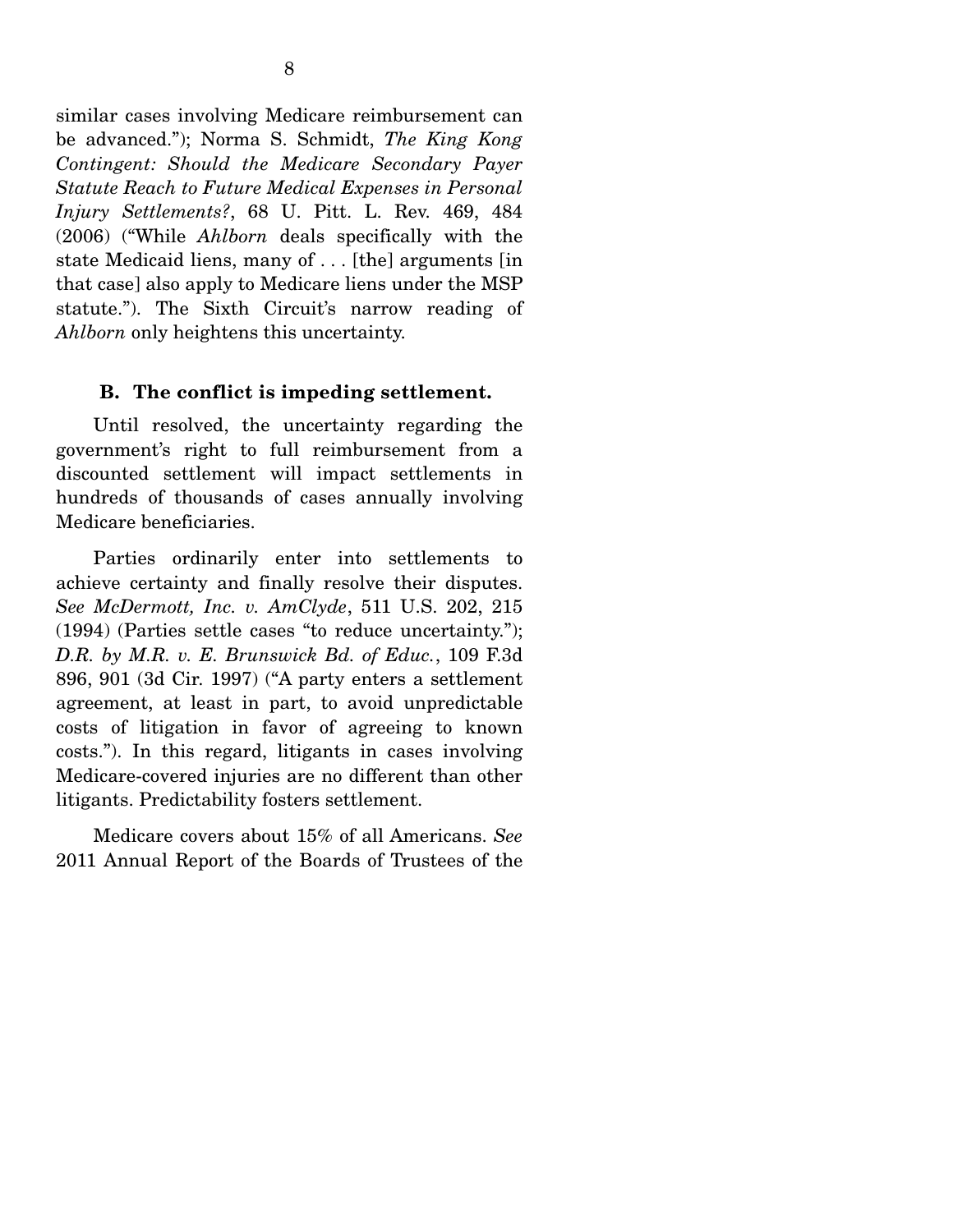Federal Hospital Insurance and Federal Supplementary Medical Insurance Trust Funds 4 (2011), *available at* http://www.cms.gov/reportsTrustFunds/downloads/ tr2011.pdf ("In 2010, 47.5 million people were covered by Medicare."). It handles more than 1 billion claims per year. *See HHS: What We Do*, U.S. Department of Health & Human Services, http://www.hhs.gov/about/ whatwedo.html (last visited Apr. 19, 2012).

 Each year, Medicare beneficiaries bring hundreds of thousands of cases against tortfeasors for Medicare-covered injuries. In 2010, for example, the Centers for Medicare & Medicaid Services (CMS) received notice of 413,000 such cases. In that same year, CMS issued over 74,000 recovery demands. *See Protecting Medicare with Improvements to the Secondary Payment Regime Before the H. Comm. on Energy and Commerce, S. Comm. on Oversight & Inv.*, 112th Cong. 3 (2011) (statement of Deborah Taylor, Chief Financial Officer and Director, Office of Financial Management Centers for Medicare & Medicaid Services), *available at* http://republicans.energycommerce. house.gov/Media/file/hearings/oversight/062211/Taylor. pdf.

 The number of reported cases is likely to increase. In January 2012, liability insurers were first required to begin reporting claims involving Medicare-covered injuries. *Id.* at 3-4. As a result, CMS expects the numbers of reported cases to increase in coming years. *Id.*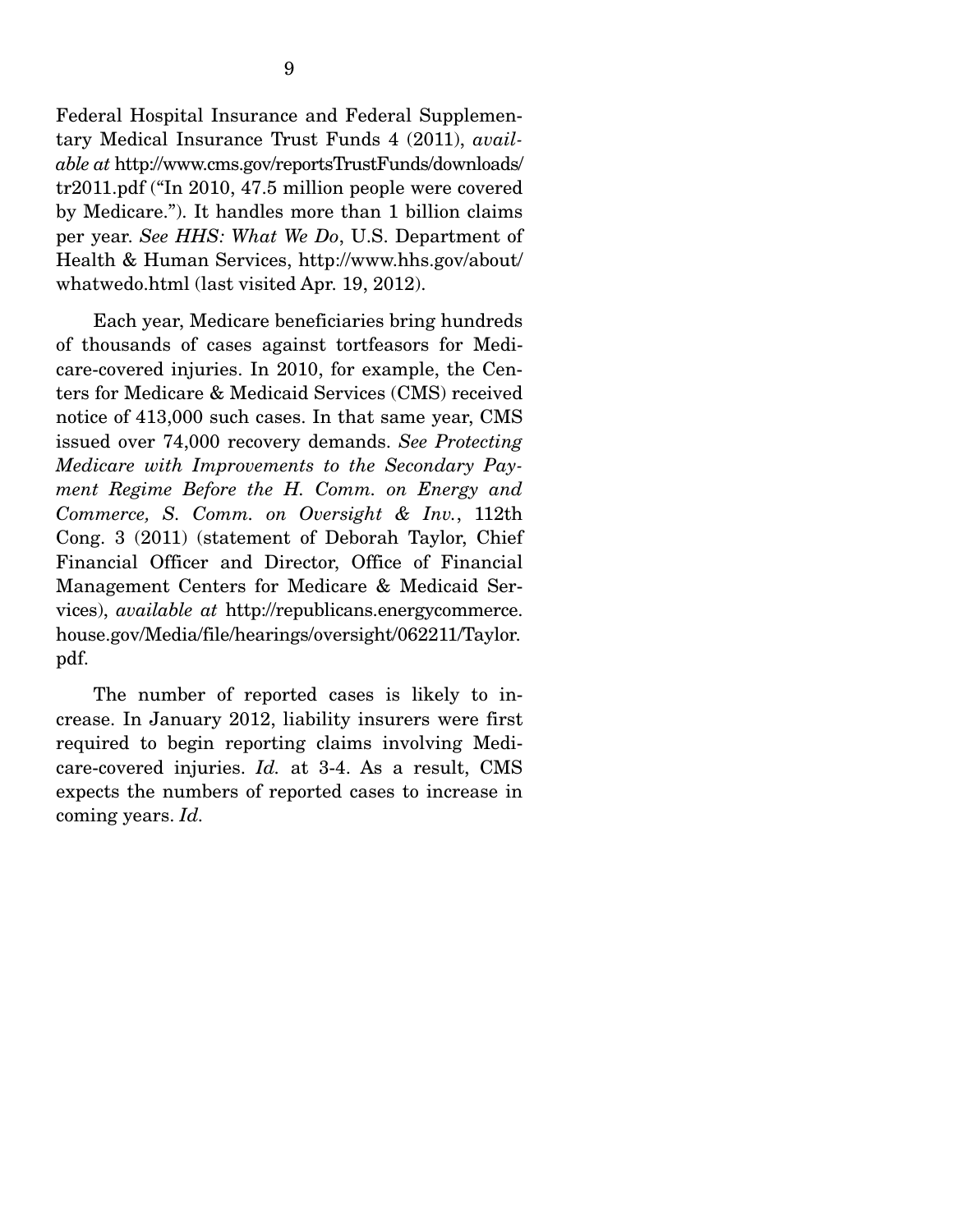On average, about 97% of civil cases are resolved by settlement. *See* Bureau of Justice Statistics, Special Report: Civil Bench and Jury Trials in State Courts, 2005 1 (Revised 2009), *available at* http:// bjs.ojp.usdoj.gov/content/pub/pdf/cbjtsc05.pdf; *see also Bradley*, 621 F.3d at 1339, n.20 ("Due to the inherent risk of litigation, the increased cost of taking a case to trial, problems of proof, a potential finding of contributory or comparative negligence, and limitations on the defendant's ability to pay full compensation, the vast majority of tort lawsuits are resolved by settlement."). Thus, of the 413,000 cases reported to CMS in 2010, more than 400,000 would ordinarily settle.

 But to settle these cases, the parties need certainty on the issue of whether the government can recover its full Medicare payments from a discounted settlement. As shown by the facts of this case, the extent of the government's reimbursement right can significantly impact the value of settlement to a beneficiary. Under the government's construction of the Medicare Secondary Payer Act, the government was entitled to about \$62,000. Pet. App. 2a-3a. But under the beneficiary's construction of the Act, the government was entitled to about  $$8,000 - 87\%$  less. Pet. App. 3a. Until this issue is resolved, the conflict between the Sixth and Eleventh Circuits will frustrate settlement in countless cases involving Medicare-covered injuries.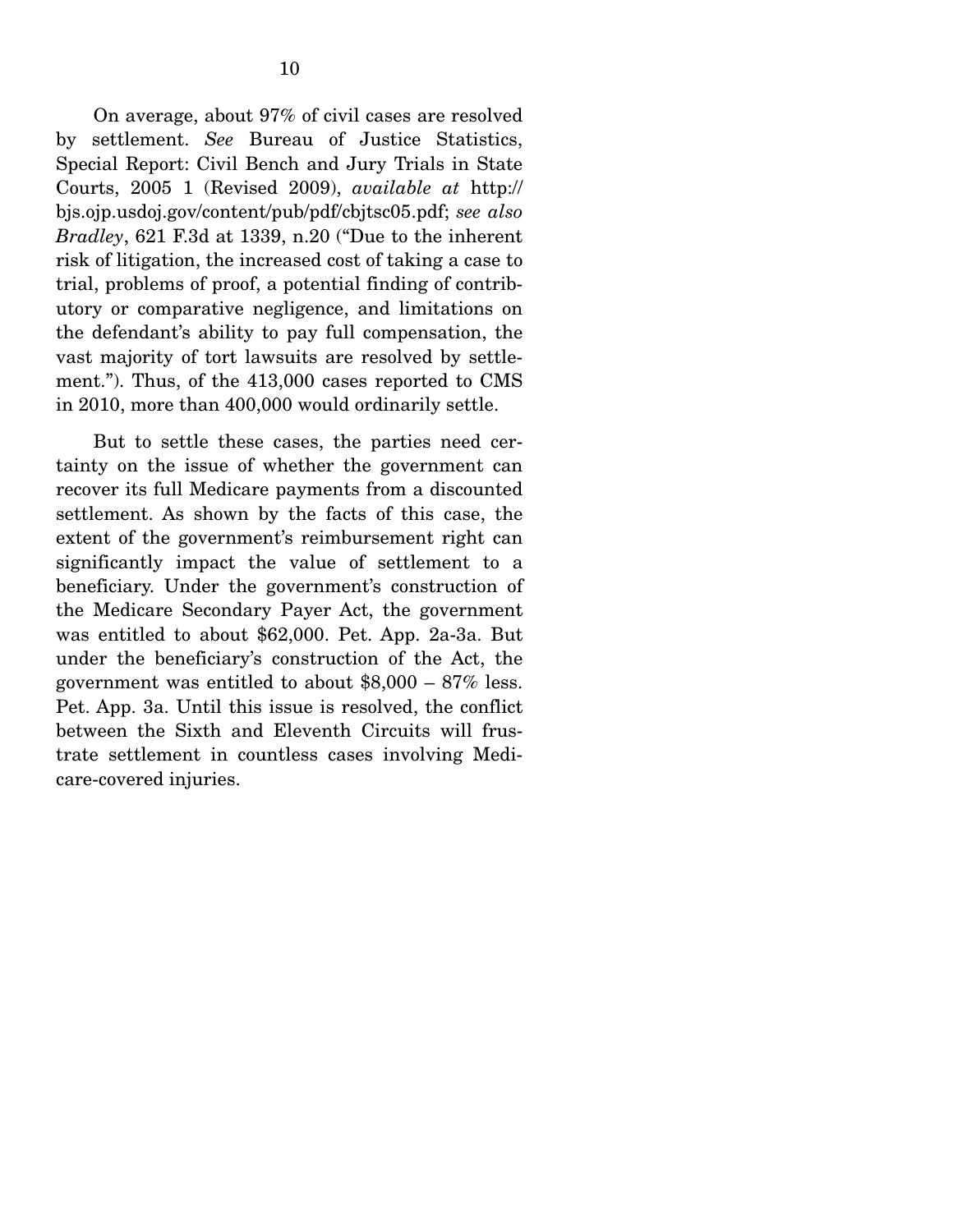## **II. THE SIXTH CIRCUIT'S CONSTRUCTION OF THE MEDICARE SECONDARY PAYER ACT UNDERMINES IMPORTANT POLI-CIES FAVORING SETTLEMENT.**

### **A. The opinion will chill settlement in cases brought by Medicare beneficiaries.**

 Even without regard to the conflict it creates, the Sixth Circuit's majority opinion will deter settlement in cases involving Medicare-covered injuries.

 Although jury trials play a fundamental role in our legal system,<sup>3</sup> the courts should facilitate settlement in cases where the parties choose to compromise their dispute. "Historically, there is a strong public interest in the expeditious resolution of lawsuits through settlement." *Bradley*, 621 F.3d at 1339; *see, e.g.*, *McDermott, Inc.*, 511 U.S. at 215 ("[P]ublic policy wisely encourages settlements."); *Zurich Am. Ins. Co. v. Watts Indus., Inc.*, 417 F.3d 682, 689 (7th Cir. 2005) (analyzing rule excluding evidence of settlement communications in light of policy that "the law favors out-of-court settlements"); *Plaintiffs v. City of Seattle*, 955 F.2d 1268, 1276 (9th Cir. 1992) (rejecting challenge to class action settlement based on the "strong judicial policy that favors settlements"). Settlement is

<sup>3</sup> *See* Hon. William G. Young, *Vanishing Trials, Vanishing Juries, Vanishing Constitution*, 40 Suffolk U. L. Rev. 67, 69 (2006) ("It is through this process, in which the jury applies rules formulated in light of common experience to the facts of each case, that we deliver the best justice our society knows how to provide.").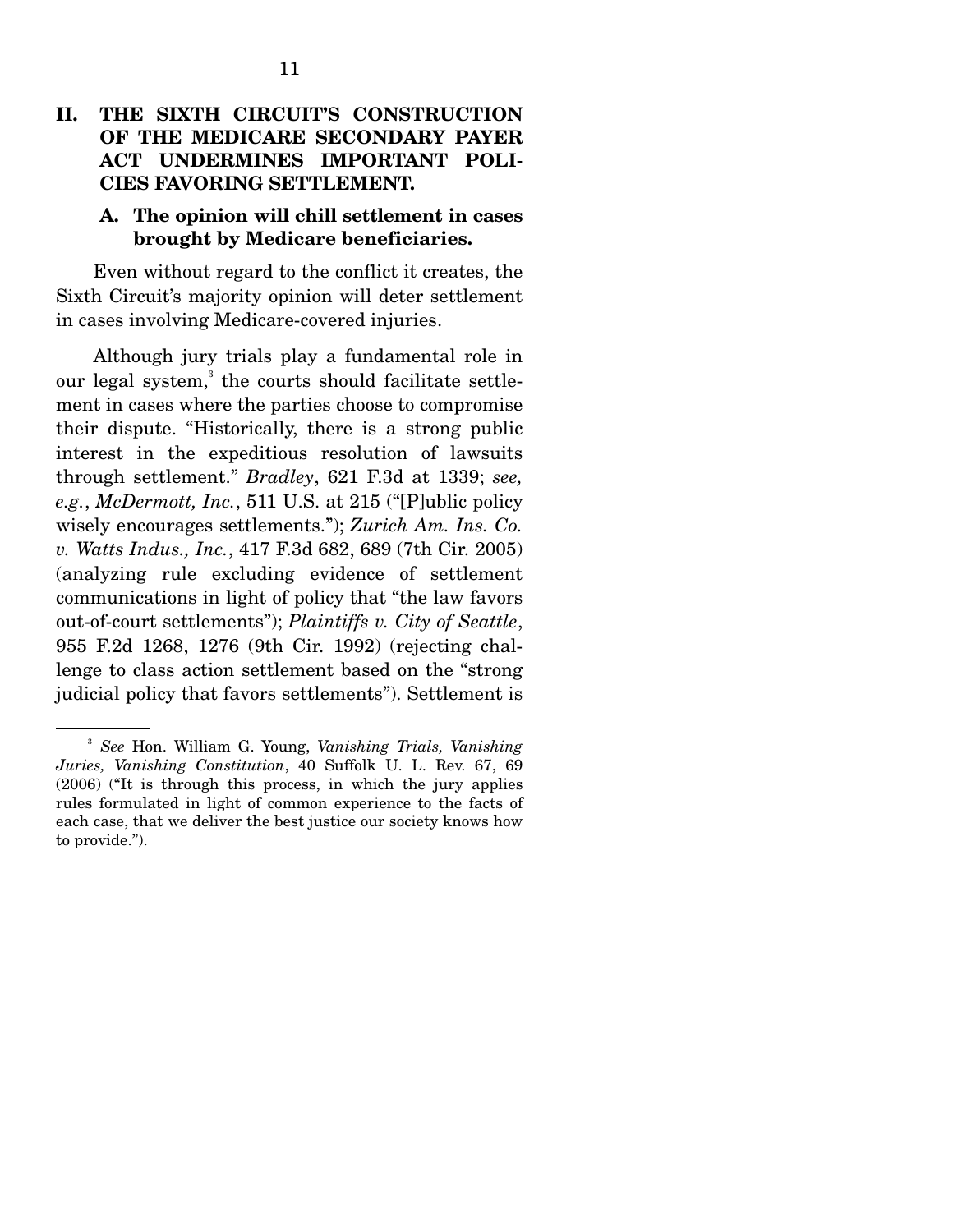encouraged because it promotes, among other things, the efficient use of judicial resources. *See Ehrheart v. Verizon Wireless*, 609 F.3d 590, 595 (3d Cir. 2010) ("Settlement agreements are to be encouraged because they . . . lighten the increasing load of litigation faced by the federal courts."). Yet the Sixth Circuit's majority opinion undermines this public policy.

 The opinion discourages settlement by according less respect to a settlement than it does to a decision on the merits. Thus, the opinion allows the government to seek full reimbursement of its Medicare payments from a settlement even if the Medicare beneficiary recovers only a fraction of her medical damages. *See* Pet. App. 6a-7a. By contrast, the government will *not* seek full reimbursement of its Medicare payments when a decision on the merits awards the beneficiary less than all of her medical damages. The government's position has been that:

The only situation in which Medicare recognizes allocations of liability payments to nonmedical losses is when payment is based on a court order *on the merits of the case*. If the court or other adjudicator of the merits specifically designate amounts that are for payment of pain and suffering or other amounts not related to medical services, Medicare will accept the Court's designation.

Centers for Medicare and Medicaid Servs., Medicare Secondary Payer Manual, CMS Pub. 110-5, ch. 7, § 50.4.4 (2008) (MSP Manual); Pet. App. 46a (emphasis added). This discordant treatment of settlements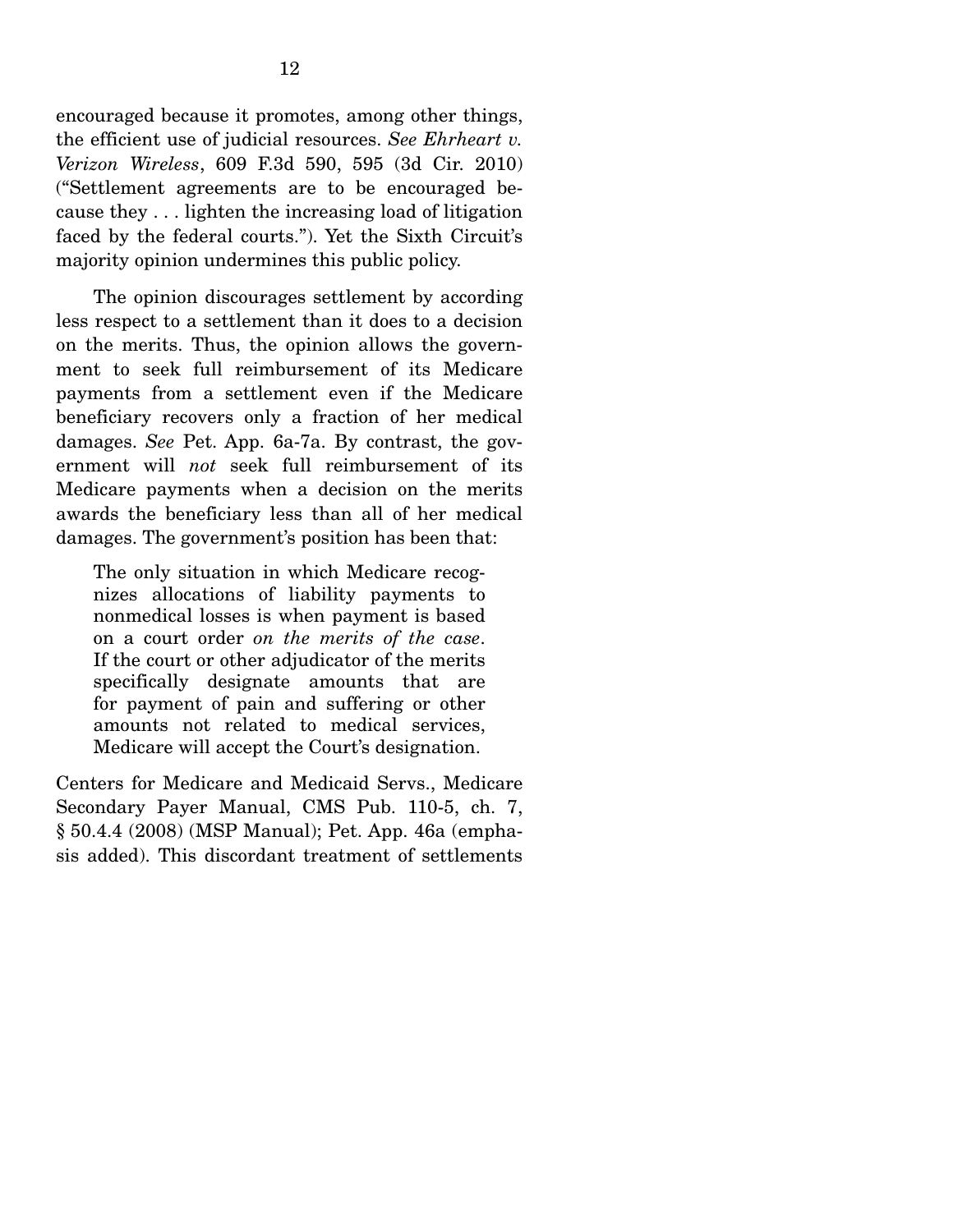and merits-based decisions will discourage settlement.

 In lawsuits claiming damages for personal injuries, Medicare beneficiaries seek to recover more than just expenses covered by Medicare. They seek to recover damages for such items as lost earnings, lost earnings capacity, and pain and suffering. *See* Hon. Zerne P. Haning et al., California Practice Guide: Personal Injury ¶¶ 3:66 (Rutter 2011) ("[W]ages, commissions, bonuses and all other earnings and fringe benefits that claimant has lost, or probably will lose, are compensable damages elements."), 3:83 ("Gross amounts that plaintiff would have received in the future *but for the injury* are similarly recoverable."); Christopher C. Yearout, *Big Brother Is Not Just Watching, He's Suing: Medicare's Secondary Payer Statute Evolves in Aggressive Pursuit of Fiscal Integrity*, 41 Cumb. L. Rev. 117, 137 (2011) ("Settlement agreements . . . naturally reflect medical expenses, pain and suffering, lost wages, or any number of factors surrounding the alleged tortious conduct  $\dots$ .").<sup>4</sup>

 Yet the Sixth Circuit's opinion allows the government to take all such settlement amounts so long as the claims arise from Medicare-covered injuries and the taking is necessary to reimburse the government for its Medicare payments. Thus, a beneficiary

<sup>4</sup> Indeed, "mental suffering frequently constitutes the principal element of tort damages." *Capelouto v. Kaiser Found. Hosps.*, 500 P.2d 880, 893 (Cal. 1972).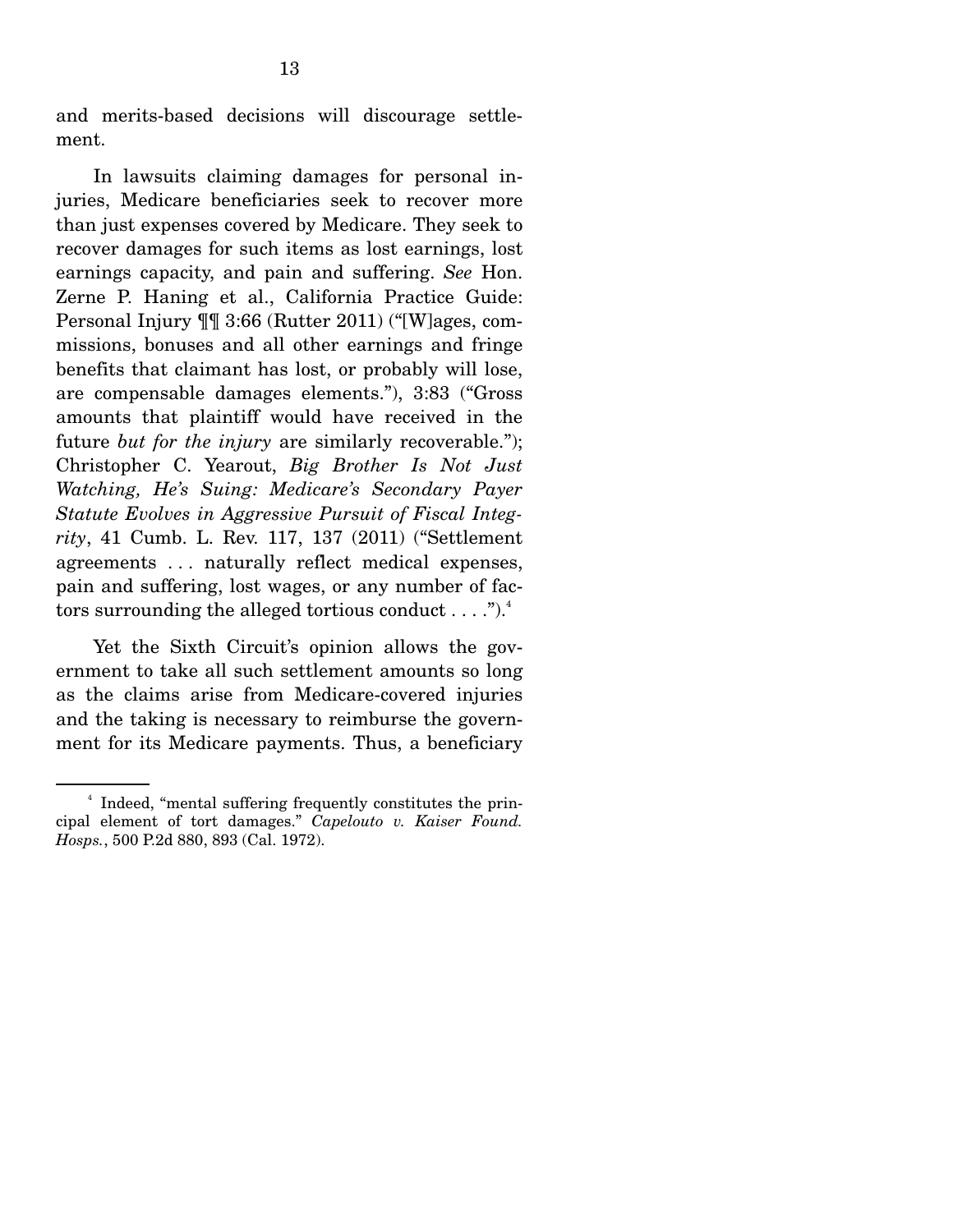must reject even reasonable settlement offers and obtain a decision on the merits to prevent the government from seeking reimbursement of its Medicare payments from the beneficiary's recoveries for lost earnings, pain and suffering, and other non-medical damages.

 This construction of the Medicare Secondary Payer Act is "a financial disincentive [for beneficiaries] to accept otherwise reasonable settlement offers." *Bradley*, 621 F.3d at 1339; *see also In re Zyprexa Prods. Liab. Litig.*, 451 F. Supp. 2d 458, 470 (E.D.N.Y. 2006) ("Because it may deprive them of any compensation for their injuries, the full reimbursement approach gives many beneficiaries little incentive . . . to accept otherwise reasonable settlement offers . . . ."); Yearout, *supra*, at 155-56 ("[P]laintiffs are tempted to 'roll the dice' in a jury trial rather than settle for full damages, which Medicare would attach in full."); Rick Swedloff, *Can't Settle, Can't Sue: How Congress Stole Tort Remedies From Medicare Beneficiaries*, 41 Akron L. Rev. 557, 588 (2008) ("It should be intuitively obvious that Medicare beneficiaries will have difficulty settling tort claims under the MSP.").

 Under the Sixth Circuit's opinion, a plaintiff settling a claim for Medicare-covered injuries may keep *nothing* from the settlement even if the settlement includes payment for the plaintiff 's pain and suffering and lost earnings. Assuming the settlement involves a significant discount, as is common in cases involving difficulties in proving liability or recovering from a penniless defendant, the amount of the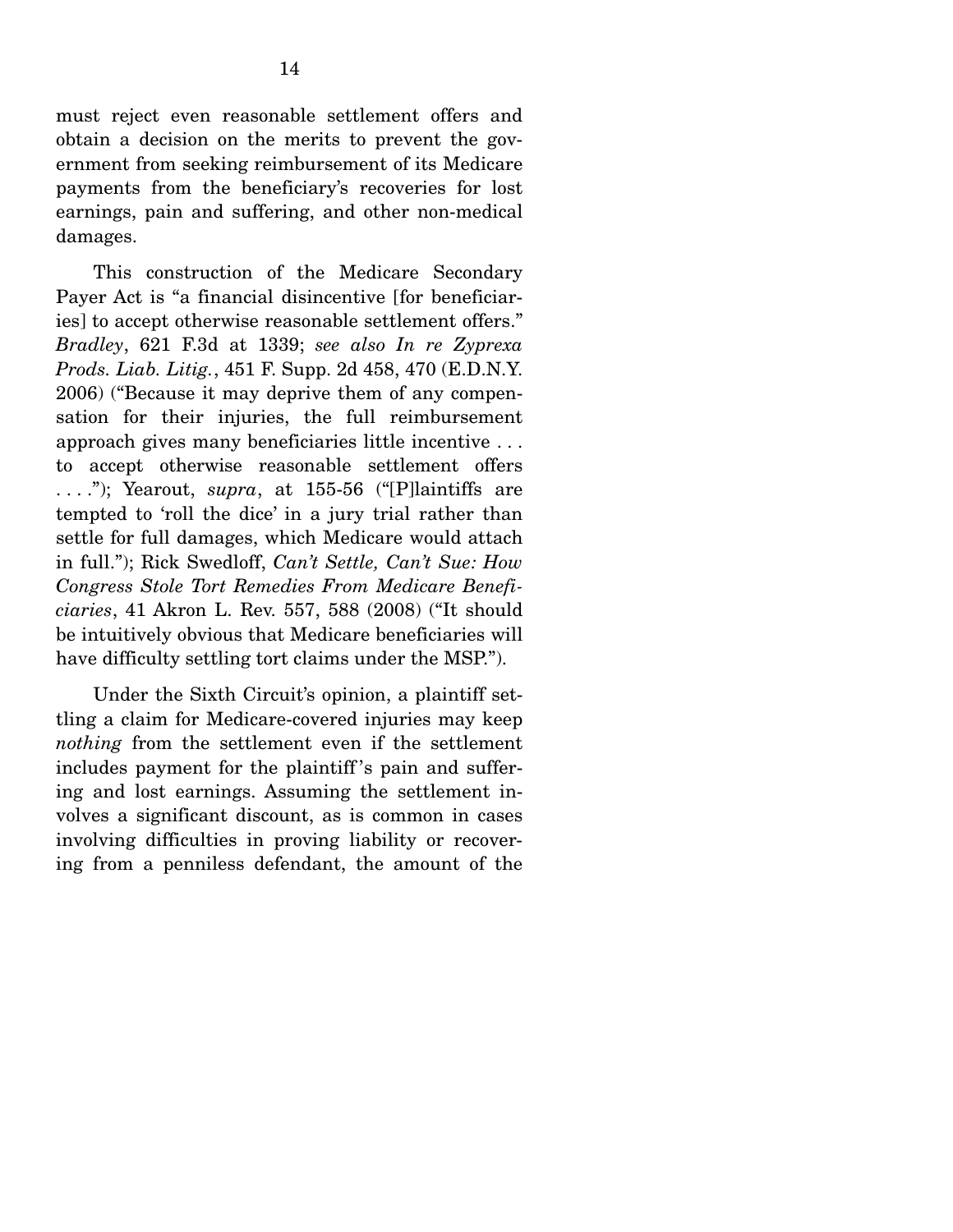settlement might be less than the amount of the government's Medicare payments. The entire settlement (after procurement costs) might then be redirected to the government. *See* Miklos, *supra,* at 319 ("Because plaintiffs are the last entity to receive funds from a settlement, they can easily be left with little or no compensation."); Swedloff, *supra*, at 598 ("[A] Medicare beneficiary settling a tort claim could find herself without any compensation after Medicare has taken its due.").

 By adopting a construction of the Act that allows the government to obtain full reimbursement of Medicare payments from a discounted settlement, even if the reimbursement exhausts the settlement, the panel majority's opinion chills settlement and undermines the efficient use of judicial resources.

## **B. The opinion will increase litigation costs and harm the government's efforts to obtain reimbursement of Medicare payments.**

 Congress passed the Medicare Secondary Payer Act to control skyrocketing Medicare costs. *Zinman v. Shalala*, 67 F.3d 841, 843 (9th Cir. 1995). If a primary payer does not pay promptly for medical expenses, Medicare can conditionally pay for the beneficiary's medical expenses. *United States v. Baxter Int'l, Inc.*, 345 F.3d 866, 874-75 (11th Cir. 2003). But Medicare does so with the right to seek reimbursement from the primary payer (*id.*), because under the Act, "if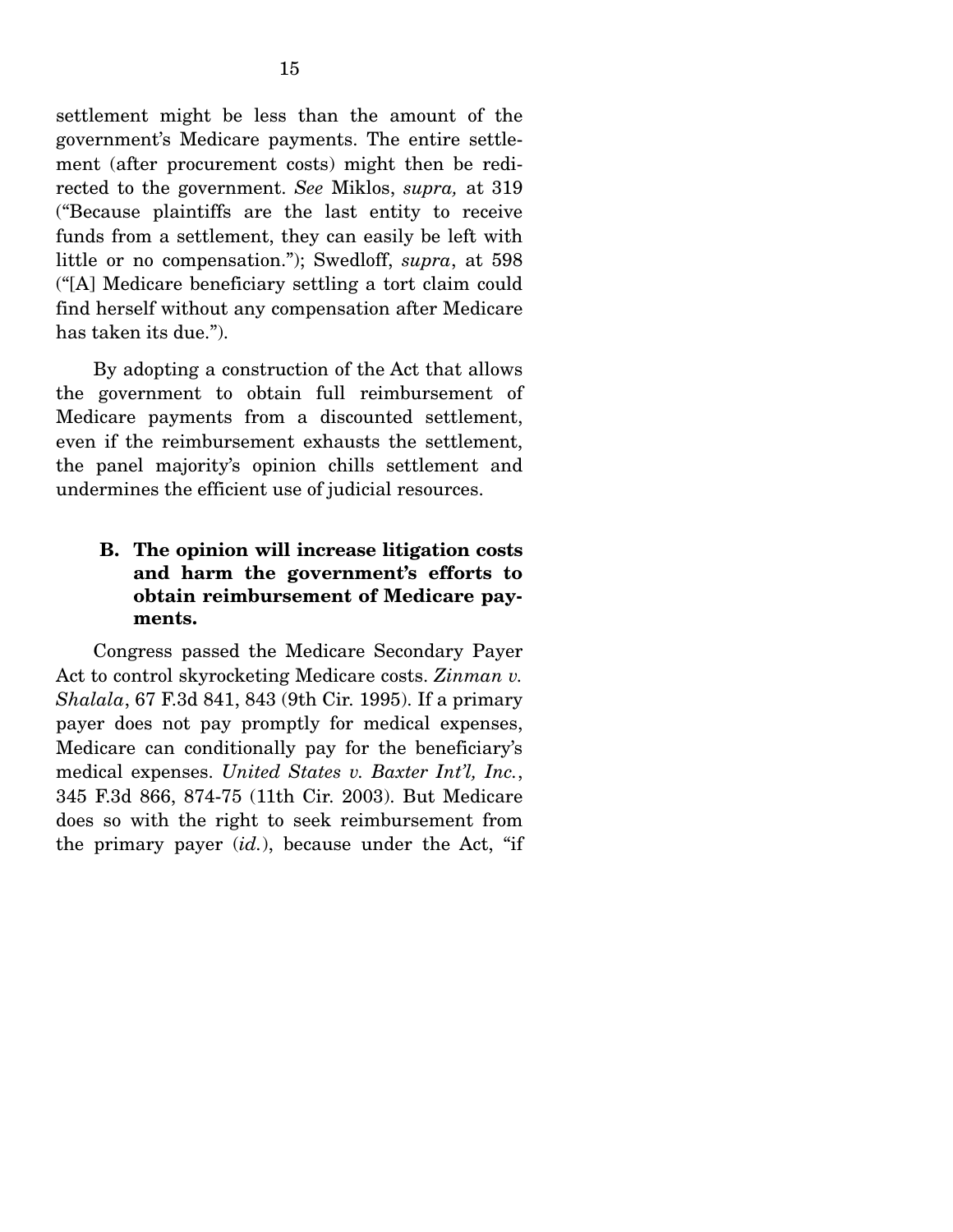payment for covered services has been or is reasonably expected to be made by someone else, Medicare does not have to pay." *Cochran v. U.S. Health Care Fin. Admin.*, 291 F.3d 775, 777 (11th Cir. 2002). This reimbursement right "reflects the overarching statutory purpose of *reducing Medicare costs*." *Id.* at 874 (quoting *Zinman*, at 845 (emphasis added)); *see Thompson v. Goetzmann*, 337 F.3d 489, 495 (5th Cir. 2003) ("Congress laudably sought to reduce Medicare costs by making the government a secondary provider of medical insurance coverage when a Medicare recipient has other sources of primary insurance coverage."). Yet the Sixth Circuit's construction of the Act needlessly increases litigation costs and paradoxically undermines Congress's goal of limiting Medicare costs.

 By deterring settlement in cases where the parties prefer to compromise their dispute, the Sixth Circuit's opinion will force more cases to trial – with a corresponding increase in the cost of litigation (and the risk of zero recovery if the jury returns a defense verdict). *See* Miklos, *supra,* at 320 ("[T]here are higher costs associated with the representation because Medicare beneficiary cases are more likely to go to trial than to settle."); *see also Ehrheart*, 609 F.3d at 595 ("Settlement agreements are to be encouraged because . . . the parties . . . gain significantly from avoiding the costs and risks of a lengthy and complex trial."). Since the government generally reduces its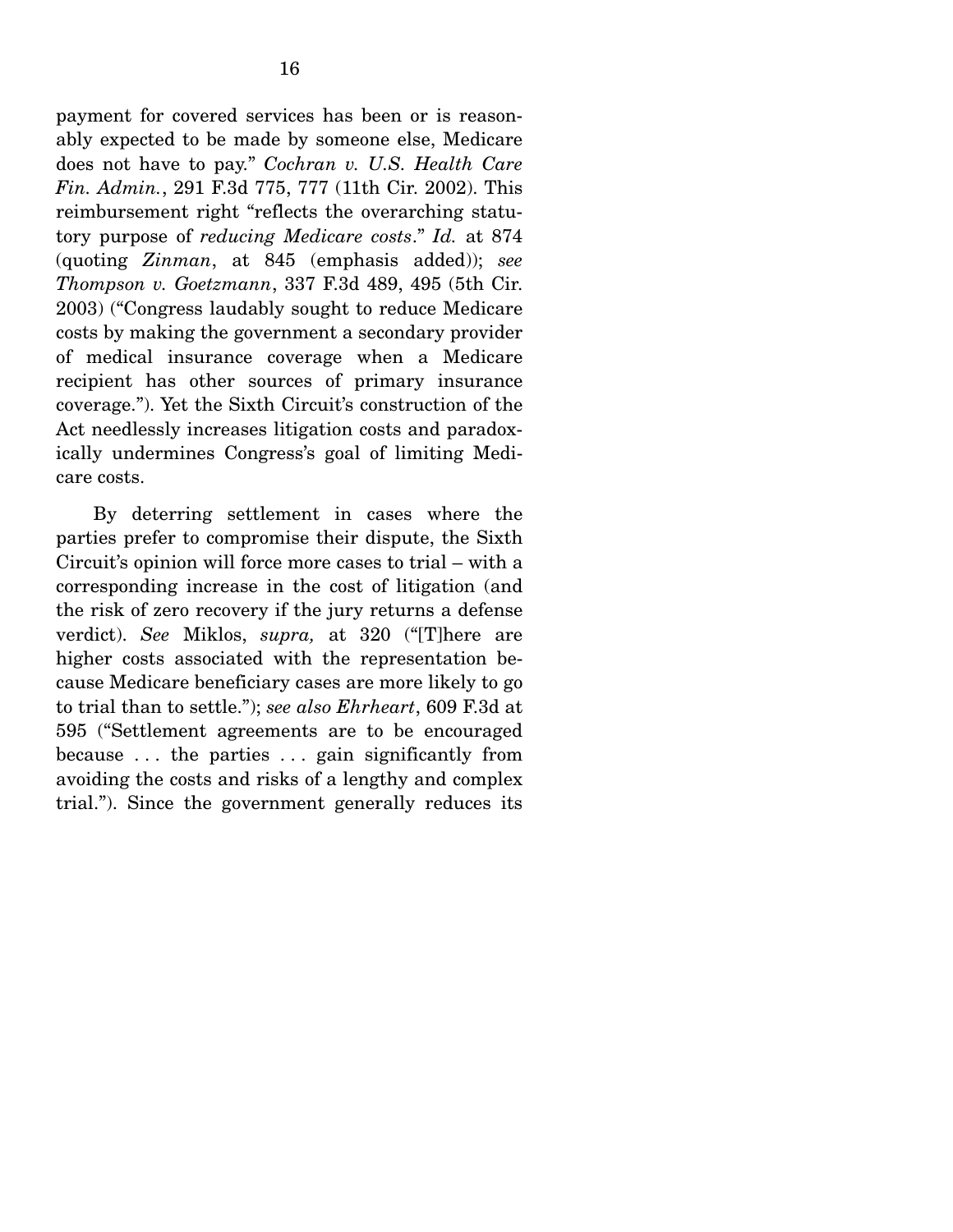recovery to take into account the beneficiary's costs of procuring the judgment,<sup>5</sup> a beneficiary's increased litigation costs will diminish the government's recovery.

 By encouraging Medicare beneficiaries to reject reasonable settlement offers and "roll the dice" in a jury trial, the Sixth Circuit's opinion puts the government's Medicare reimbursement at risk. "[T]he full reimbursement approach gives many beneficiaries little incentive to pursue valid claims or, if they do, to accept otherwise reasonable settlement offers, thereby tending to push them into uncertain litigation that burdens the courts and may result in little or no recovery for either the beneficiaries or for Medicare or Medicaid." *In re Zyprexa Prods. Liab. Litig.*, 451 F. Supp. 2d at 470.

 The Sixth Circuit's opinion thus undermines the Medicare Secondary Payer Act. Although Congress intended the Act to reduce the government's Medicare costs, the court of appeals' construction of the Act accomplishes the opposite – it unnecessarily increases both the costs and risks of litigation and by doing so

 $5$  42 C.F.R.  $\S$  411.37(a)(1); see also *Estate of Washington by Washington v. U.S. Secretary of Health & Human Servs.*, 53 F.3d 1173, 1175 (10th Cir. 1995) ("The regulation generally provides that [the government] will reduce its recovery to account for the procurement costs associated with the judgment or settlement over a disputed claim against a third party.").